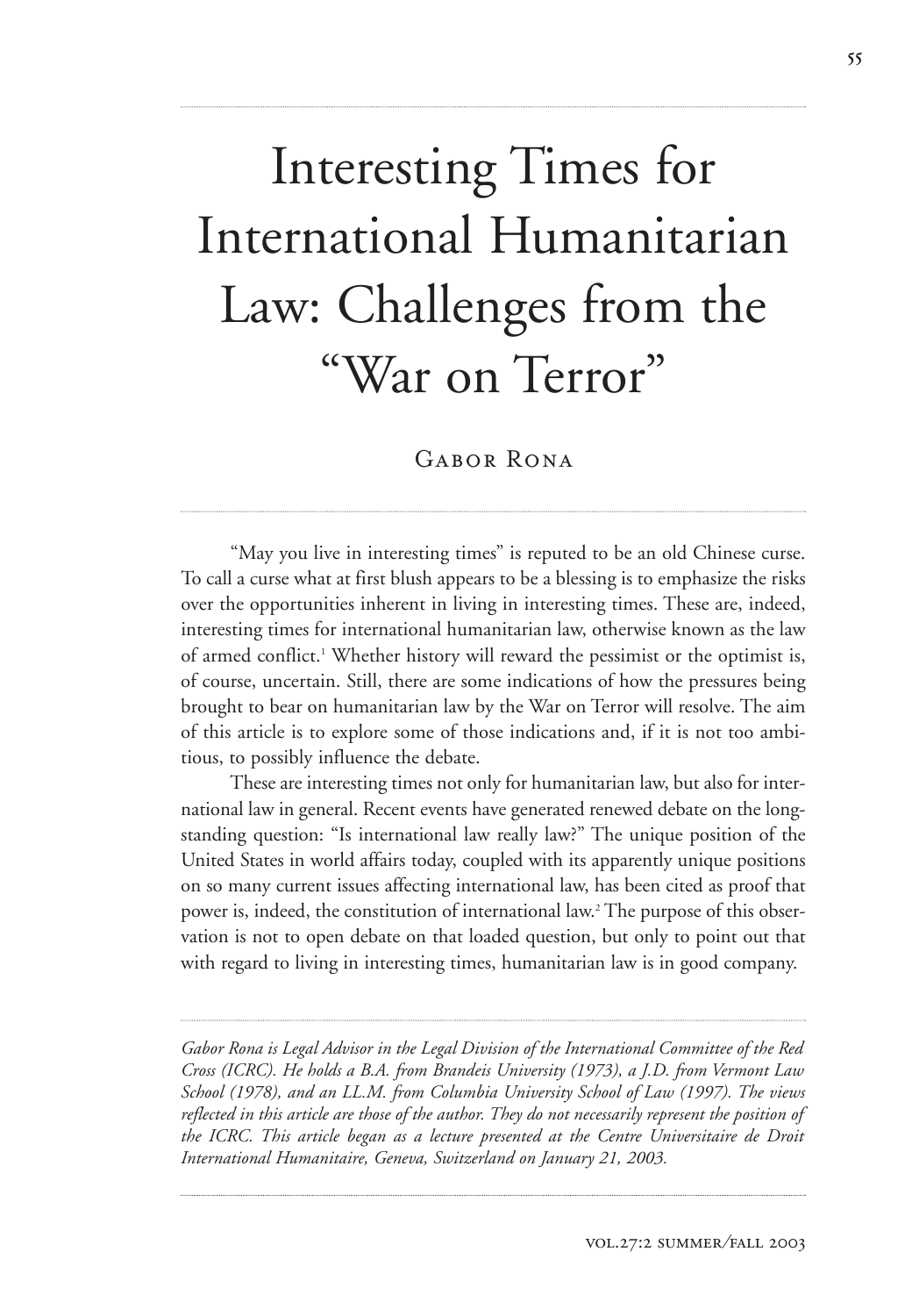#### **I. THE ACCUSATION AGAINST HUMANITARIAN LAW AND THE REPLY**

The question has been posed: is humanitarian law passé, or at least stale and in need of revision—inadequate to deal with the demands of modern day terrorism and the efforts to combat it? Several analysts have attempted to make this

*Is humanitarian law passé, or at least stale and in need of revision—inadequate to deal with the demands of modern day terrorism and the efforts to combat it?*

case, attributing specific shortcomings to the law of armed conflict. Some of the criticisms merely misrepresent or misapply humanitarian law, while others correctly state its substance but fail to grasp the ramifications of suggested changes. Part III of this article addresses some of the most significant of these allegations and observations. The response to them requires familiarity not only with the substance, but also with the scope of application of

humanitarian law in relation to other branches of relevant domestic and international law. Part II of this article addresses the scope of application criteria.

As concerns the scope of application, it must first be understood:

- that humanitarian law applies only in armed conflict;
- that other legal regimes such as domestic and international criminal and human rights law also apply, but only to a limited extent, during armed conflict;3
- that terrorism and the War on Terror are sometimes manifested in armed conflict, other times not; and
- that there are good reasons involving the global balance between state and personal security, human rights, and civil liberties for this division of legal labor between humanitarian law and other laws.

As for substance, the criticism of humanitarian law seems to come in two forms that are at once related and contradictory: that applicable law is lacking and that applicable law exists but is a hindrance. First, there is the complaint that humanitarian law has failed to keep up with the changing nature of armed conflict, always fighting the last war rather than the next one. Indeed, though the first Geneva Convention dates from 1864,<sup>4</sup> it was only in response to the First World War, in which massive numbers of prisoners were subjected to unspeakable abuse, that the Geneva Convention for the protection of prisoners of war came into being. Likewise, there was no Geneva Convention for the protection of civilians in armed conflict until after the Second World War, in which civilians were the main victims, and were subjected to mass extermination, indiscriminate attack, deportation, and hostage-taking.

 $56$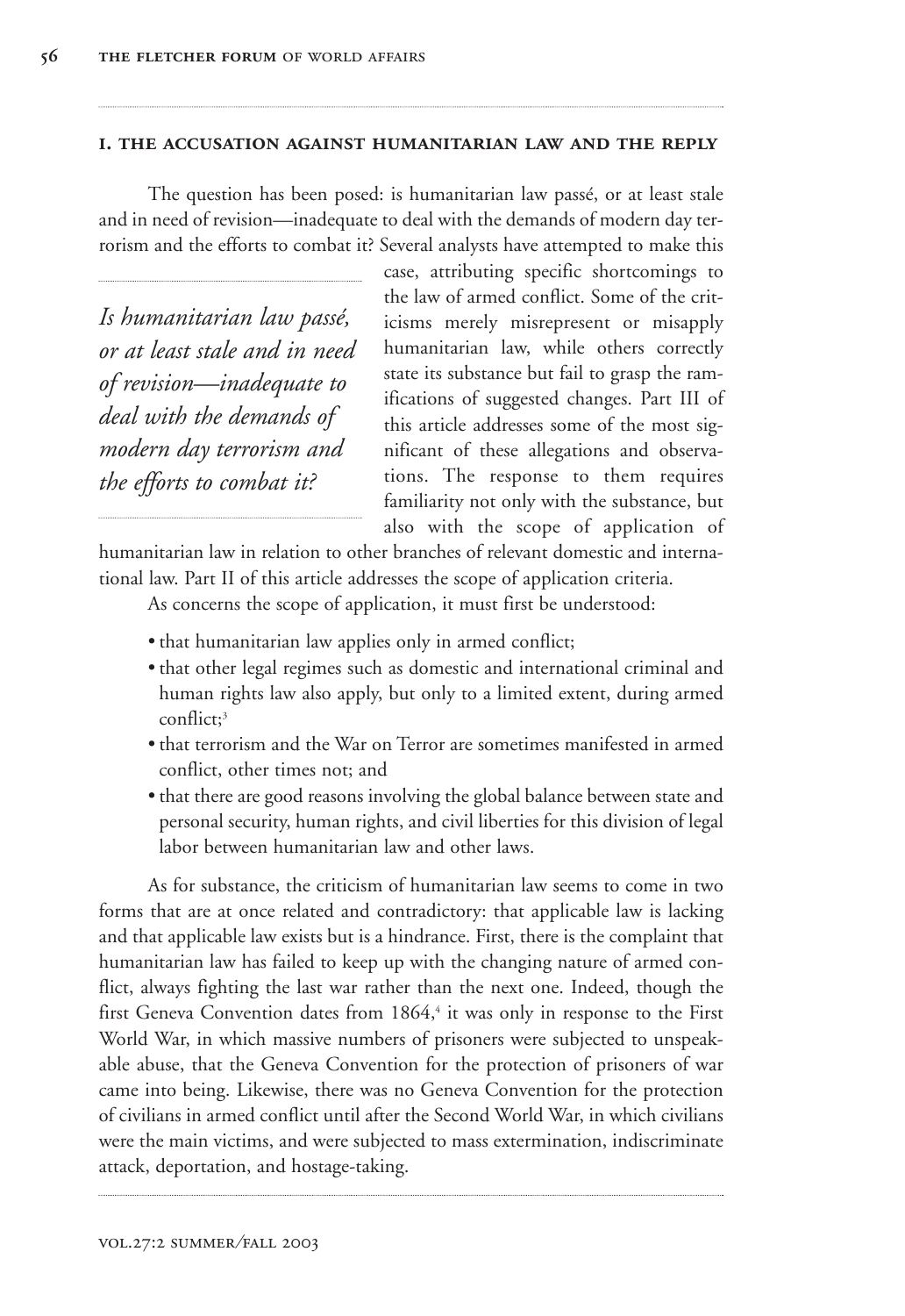We may concede these facts. We may even concede that humanitarian law, as most recently codified in the Geneva Conventions of 1949<sup>5</sup> and their Additional Protocols of 1977,<sup>6</sup> does not *anticipate* armed conflict in the context of modern terrorism (that is, between a state and one or more transnational armed groups). But to conclude that humanitarian law cannot *accommodate* terrorism and the efforts to combat it when these phenomena amount to armed conflict (the very circumstance that humanitarian law is meant to address) would be wrong.

A second criticism suggests that existing law is a hindrance and proposes that when law and material reality collide, it is law that must give way.<sup>7</sup> This attractive observation must be parsed. It implies that existing law has been "overtaken" by facts on the ground and, therefore, must be revoked or ignored. But law does not give way only because it is overwhelmed by the frequency or intractability of violations. Were that the case, everything from illicit drug use to tax evasion to (some might argue) murder would be decriminalized. Rather, it is the shift from opprobrium to acceptance that places prohibitions at risk. Violations may be frequent—even rampant—but the burden remains on those who challenge the wisdom and sufficiency of existing norms to prove their obsolescence.

Let us also bear in mind that the "collision course" between law and material reality takes place on a two way street. Law can be said to give way either when it is moving from prohibition to permission, or vice versa. To fill a legal void when conduct shifts from tolerated to intolerable (whether it is reducing the blood alcohol level at which driving becomes a crime or defining the crime of genocide) is also a form of collision.

While there has been plenty of rhetoric suggesting the inadequacies of humanitarian law in the context of terrorism, I hope to show that existing norms of humanitarian law are appropriate and sufficient when the War on Terror amounts to armed conflict and that the material reality of the War on Terror has not collided with humanitarian law.

Returning to the scope of application question, I hope also to show that it is both correct and good that humanitarian law does not accommodate terrorism and the War on Terror when those phenomena *do not* amount to armed conflict. Why is this a good thing? The reasons for respecting the existing limits of application of humanitarian law become clear upon a closer look at its function and substance.

The aims of humanitarian law are humanitarian, namely, to minimize unnecessary suffering by regulating the conduct of hostilities and the treatment of persons in the power of the enemy. But humanitarian law is a compromise. In return for these protections, humanitarian law elevates the essence of war killing and detaining people without trial—into a right, if only for persons designated as "privileged combatants," such as soldiers in an army. Those who take part in hostilities without such a privilege are criminals subject to prosecution and punishment, but they do not thereby forfeit whatever rights they may enjoy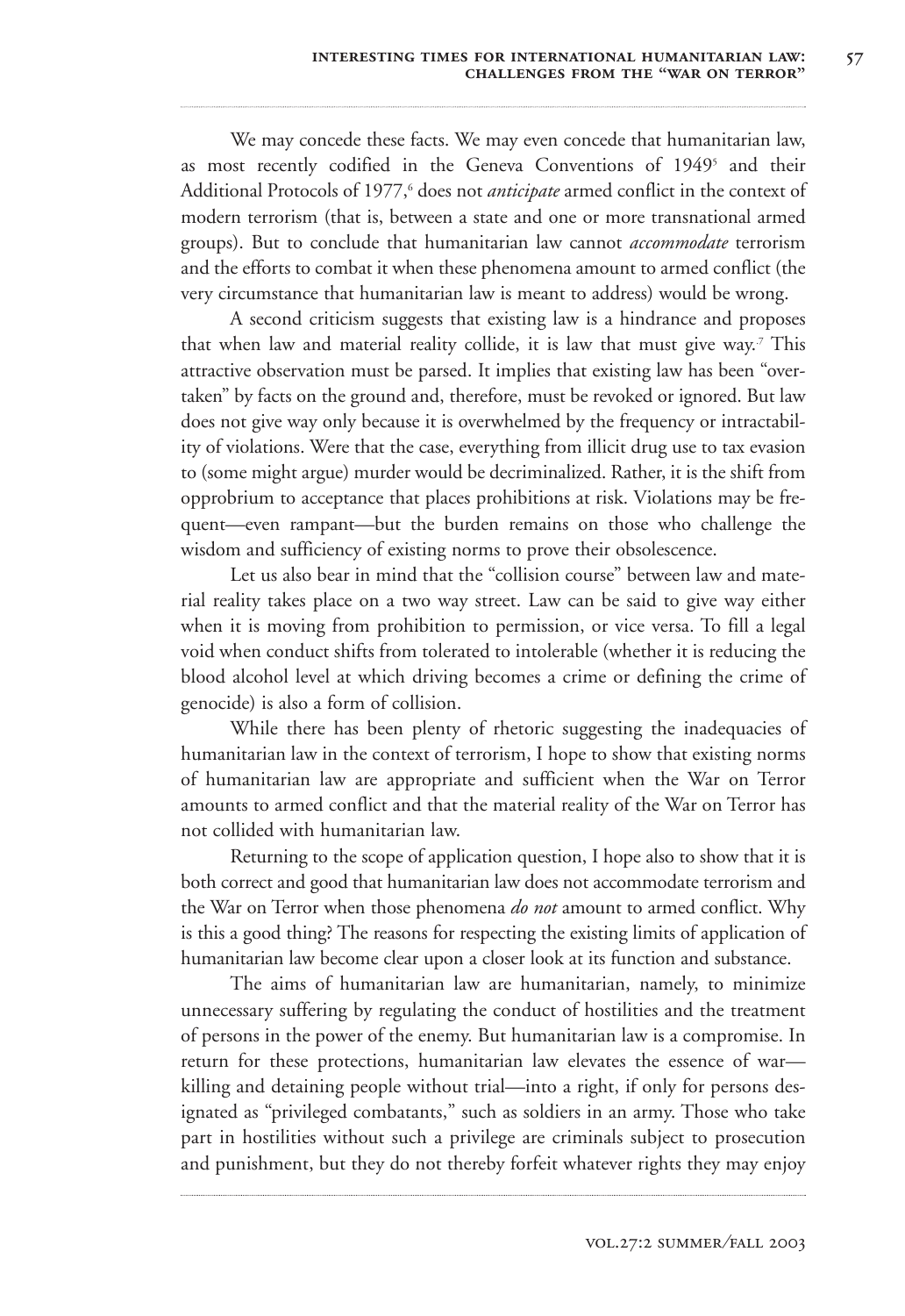under humanitarian, human rights, or criminal law. Therefore, fiddling with the boundaries or, more accurately, with the overlap between humanitarian law and other legal regimes can have profound, long-term, and decidedly "un-humanitarian" consequences on the delicate balance between state and personal security, human rights, and civil liberties.<sup>8</sup>

In short, humanitarian law is quite at home with the War on Terror when it amounts to armed conflict. When the War on Terror does not meet the criteria for armed conflict, it is not that humanitarian law is inadequate, but rather that its application is inappropriate.

#### **II. THE SCOPE OF APPLICATION OF HUMANITARIAN LAW**

What is the scope of application of humanitarian law to the War on Terror? There is no evidence of any *lex specialis*<sup>9</sup> for wars on terror within the *lex specialis* of humanitarian law. That is, no rule of conventional (i.e., treaty based) or customary international law addresses the conditions of application of humanitarian law, especially with respect to the War on Terror. Humanitarian law applies, as a general matter, when the Geneva Conventions (GCs) and their Additional Protocols (APs) say it applies, namely, in the event of armed conflict.<sup>10</sup> The Conventions and Protocols cover and distinguish between two categories of armed conflict: international armed conflict and internal, or non-international, armed conflict.<sup>11</sup>

## *A. The International Humanitarian Law of International Armed Conflict*

The rules of humanitarian law applicable to international armed conflict are contained in the four Geneva Conventions (GCs I-IV) of 1949 and their Additional Protocol I (AP I) of 1977. The scope of application of these rules is found in Common Article 2 (CA 2) to the four GCs.<sup>12</sup> The International Committee of the Red Cross (ICRC) Commentary<sup>13</sup> to CA 2 further clarifies that "[a]ny difference arising between two States and leading to the intervention of armed forces…is an armed conflict within the meaning of Article 2, even if one of the Parties denies the existence of a state of war. It makes no difference how long the conflict lasts, or how much slaughter takes place."<sup>14</sup>

An international armed conflict is one in which two or more states are parties to the conflict. Armed conflicts that fall outside of this category are those in which a state is engaged in conflict with a transnational armed group whose actions cannot be attributed to a state. To avoid confusion with a term whose use connotes state action, it would be better to speak of this type of armed conflict as "interstate" or "transnational" rather than "international."

## *B. The International Humanitarian Law of Non-International Armed Conflict*

Non-international armed conflict has historically been thought of as involv-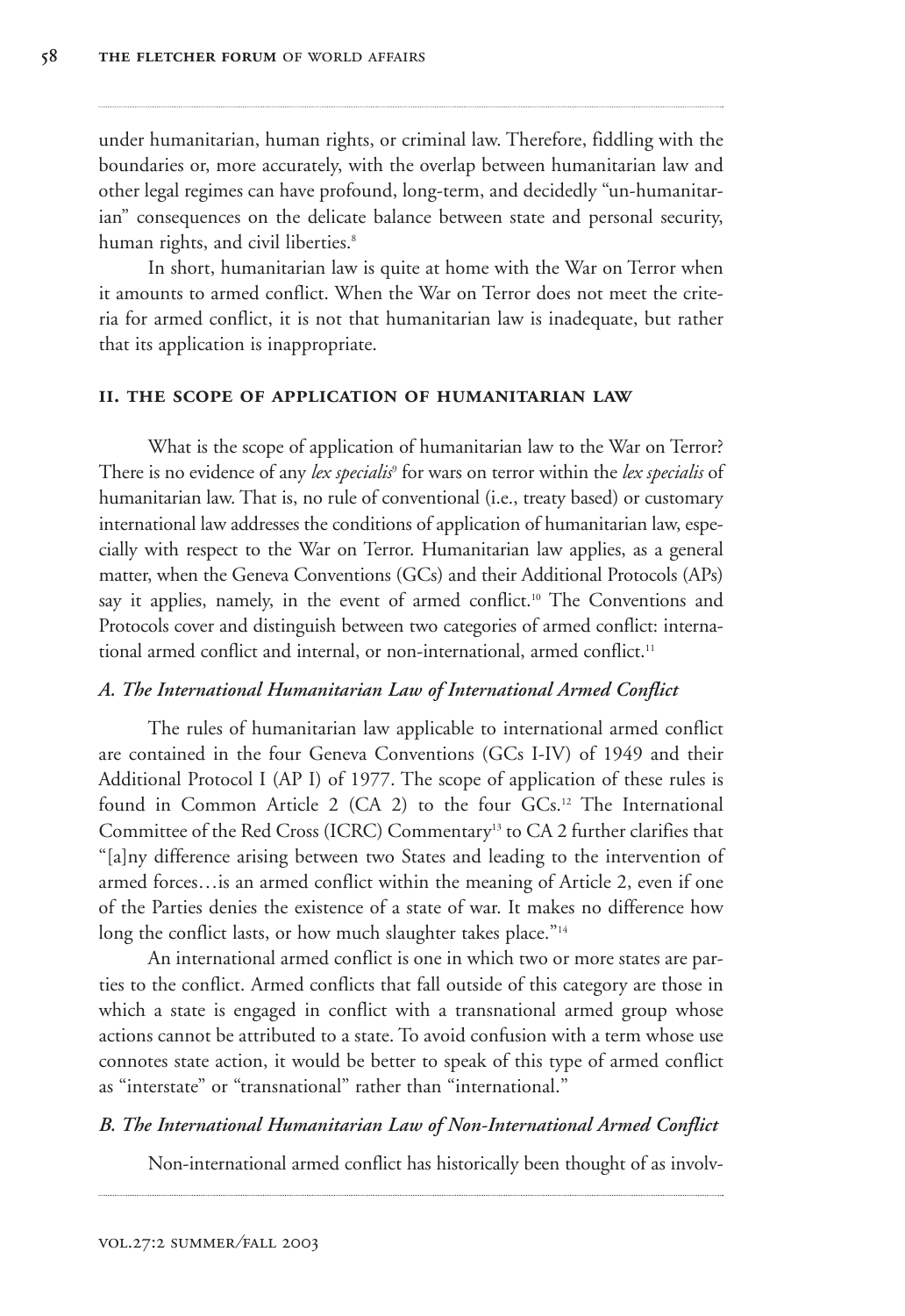ing rebels within a state against the state or against other rebels. The rules applicable to non-international armed conflict are found in Common Article 3 (CA 3)<sup>15</sup> to the GCs and in AP II. The scope of application of these rules is also found in CA 3 and in Article 1 of AP II.16 The ICRC Commentary to Article 3 provides the following negotiating history of criteria to determine the scope of application. These were rejected from the final text, but are deemed by the Commentary to remain relevant to determining the existence of a non-international armed conflict:

What is meant by "armed conflict not of an international character"?…[I]t was suggested that the term "conflict" should be defined or, which would come to the same thing, that a certain number of conditions for the application of the Convention should be enumerated. The idea was finally abandoned—wisely, we think. Nevertheless, these different conditions, although in no way obligatory, constitute convenient criteria, and we therefore think it well to give a list of those contained in the various amendments discussed; they are as follows:

- 1. That the Party in revolt against the de jure Government possesses an organized military force, an authority responsible for its acts, acting within a determinate territory and having the means of respecting and ensuring respect for the Convention.
- 2. That the legal Government is obliged to have recourse to the regular military forces against insurgents organized as military and in possession of a part of the national territory.
- 3. (a) That the de jure Government has recognized the insurgents as belligerents; or
	- (b) that it has claimed for itself the rights of a belligerent; or
	- (c) that it has accorded the insurgents recognition as belligerents for the purpose only of the present Convention; or
	- (d) that the dispute has been admitted to the agenda of the Security Council or the General Assembly of the United Nations as being a threat to international peace, a breach of the peace, or an act of aggression.
- 4. (a) That the insurgents have an organization purporting to have the characteristics of a State.
	- (b) that the insurgent civil authority exercises de facto authority over persons within determinate territory.
	- (c) that the armed forces act under the direction of the organized civil authority and are prepared to observe the ordinary laws of war.
	- (d) that the insurgent civil authority agrees to be bound by the provisions of the Convention.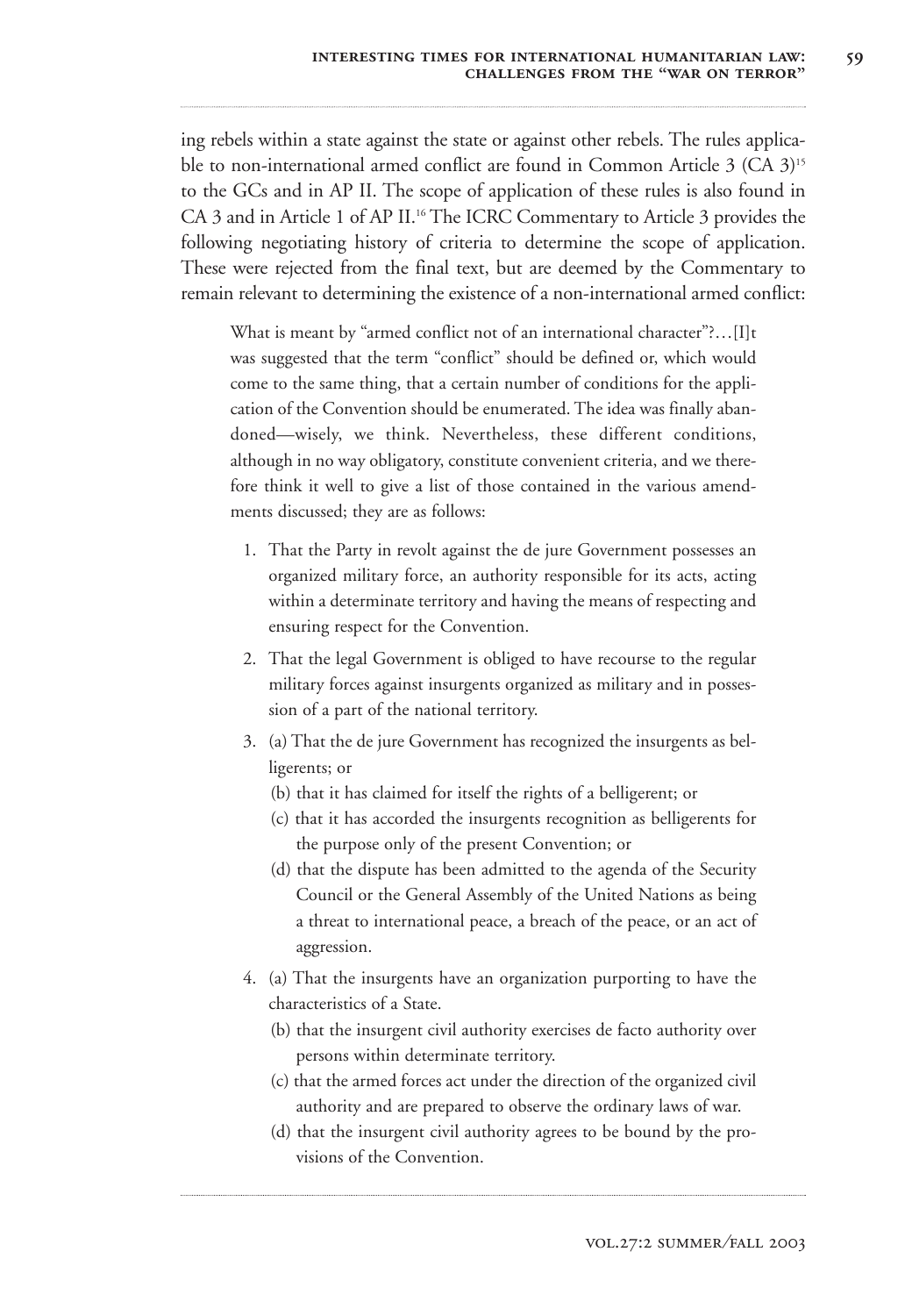The above criteria are useful as a means of distinguishing a genuine armed conflict from a mere act of banditry or an unorganized and short-lived insurrection. Does this mean that Article 3 is not applicable in cases where armed strife breaks out in a country, but does not fulfill any of the above conditions (which are not obligatory and are only mentioned as an indication)? We do not subscribe to this view.<sup>17</sup>

While application of the international humanitarian law of non-international armed conflict to the War on Terror cannot be ruled out, it is, admittedly, not an elegant fit. We can dismiss AP II from having any bearing on terrorist acts or on the War on Terror because its application requires control of the High Contracting Party's territory by an organized armed group (Article 1.1). If the state that is a party to the conflict is not a party to AP II (for example, the United States), or if the organized armed group controls no territory, then AP II does not apply.

Application of CA 3, on the other hand, does not require territorial control. What is more, the GCs enjoy virtually universal adherence. Still, humanitarian law cannot be applied to any situation until the following criteria are addressed.

# *C. Specific criteria applicable to non-international armed conflict*

The following criteria apply to all determinations of armed conflict, but are described below with specific reference to the law of non-international armed conflict.

## **1. Identification of Parties** *(ratione personae)*

The essential humanitarian function of humanitarian law is carried out through the parties to the conflict. They have rights and responsibilities. There can be no humanitarian law conflict without identifiable parties.

"Terror" or "terrorism" cannot be a party to the conflict. As a result, a war on terror cannot be a humanitarian law event. It has been suggested that wars against proper nouns (e.g., Germany and Japan) have advantages over those against common nouns (e.g., crime, poverty, terrorism), since proper nouns can surrender and promise not to do it again. Humanitarian law is not concerned with the entitlement to engage in hostilities or the promise not to do so again (the *"jus ad bellum"*). Rather, it concerns the conduct of hostilities and the treatment of persons in the power of the enemy (the *"jus in bello"*). But there is still a strong connection to humanitarian law in this observation. The concept of a "party" suggests a minimum level of organization required to enable the entity to carry out the obligations of law.18 There can be no assessment of rights and responsibilities under humanitarian law in a war without identifiable parties.

A terrorist group can conceivably be a party to an armed conflict and a subject of humanitarian law, but the lack of commonly accepted definitions is a

VOL.27:2 SUMMER/FALL 2003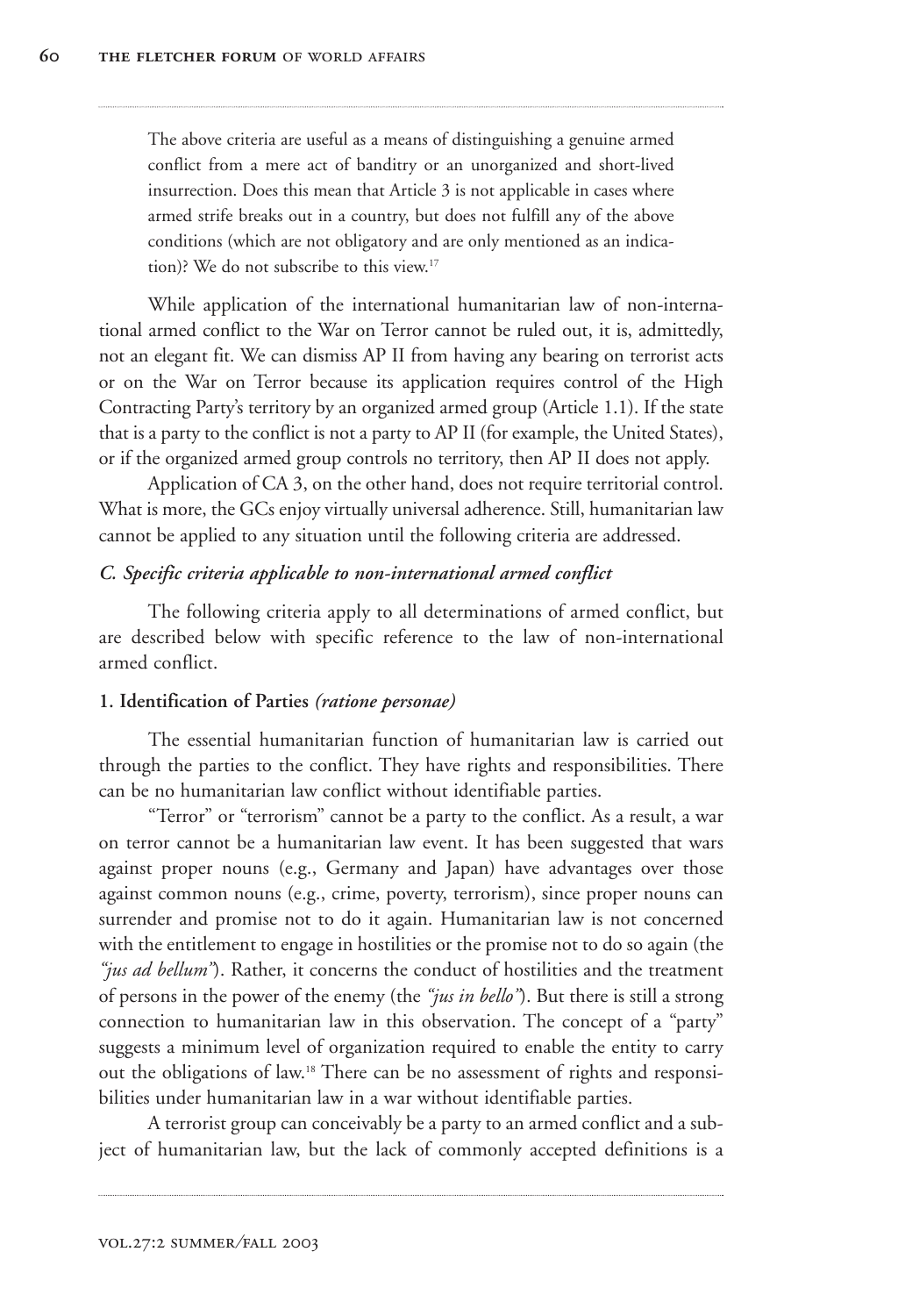hurdle. What exactly is terrorism? What is a terrorist act? Does terrorism include state actors? How is terrorism distinguished from "mere" criminality? How has the international community's reaction to terrorism differed from its treatment of mere criminality; from its traditional treatment of international and non-international armed conflict?

There are numerous conventions and other authorities that treat these questions, but none provides a definition of "terrorism" or "terrorist acts."19 Negotiations on a Comprehensive Convention on International Terrorism<sup>20</sup> are proceeding, but with considerable difficulty, in no small part due to an inability to reach agreement on the definition of terrorism. Terrorism is not a legal notion.<sup>21</sup> This very fact indicates the difficulty, if not impossibility, of determining how terrorism and responses to it may be identified historically or defined within a legal regime. For example, when the United States in 1998 was still engaged in the negotiations to establish a permanent International Criminal Court in Rome, it took a position against inclusion of terrorism in the court's statute on the ground that a definition was not achievable. Without international consensus on these questions, how can one determine, for purposes of assigning legal consequences, who are the parties to the War on Terror and which branch, if either, of humanitarian law should apply?<sup>22</sup>

We are all now familiar with the refrain that one man's terrorist is another man's freedom fighter. The need for criteria to distinguish terrorists from freedom fighters is more than rhetorical. It may be critical to the determination of whether humanitarian law can apply, and if so, whether it is the rules of international armed conflict or those of non-international armed conflict that will govern. The reason is simply that hostilities directed against a government and undertaken by a belligerent group seeking self-determination may qualify as an international armed conflict under AP I, while the same conduct of a group with different aims will not.<sup>23</sup>

This does not, of course, mean that humanitarian law cannot apply to the conduct of persons responsible for the September 11 attacks.<sup>24</sup> On the other hand, the attacks do not, *per force*, amount to armed conflict which would trigger the application of humanitarian law. In addition to other criteria mentioned below, the non-state participants must qualify as belligerents or insurgents—a status of doubtful applicability to a group not associated with any specific territory.<sup>25</sup> One commentator has suggested that armed attacks by al-Qaeda, which is neither a state, nation, belligerent, nor insurgent group (as those terms are understood in international law), can trigger a right of selective and proportionate self-defense under the UN Charter against those directly involved in such armed attacks. However, neither these attacks nor the use of military force by a state against such attackers can create a state of war under international law.<sup>26</sup> Another commentator has asked: "Should the events of September 11 be considered an 'act of war'? It depends on whether a government was involved."27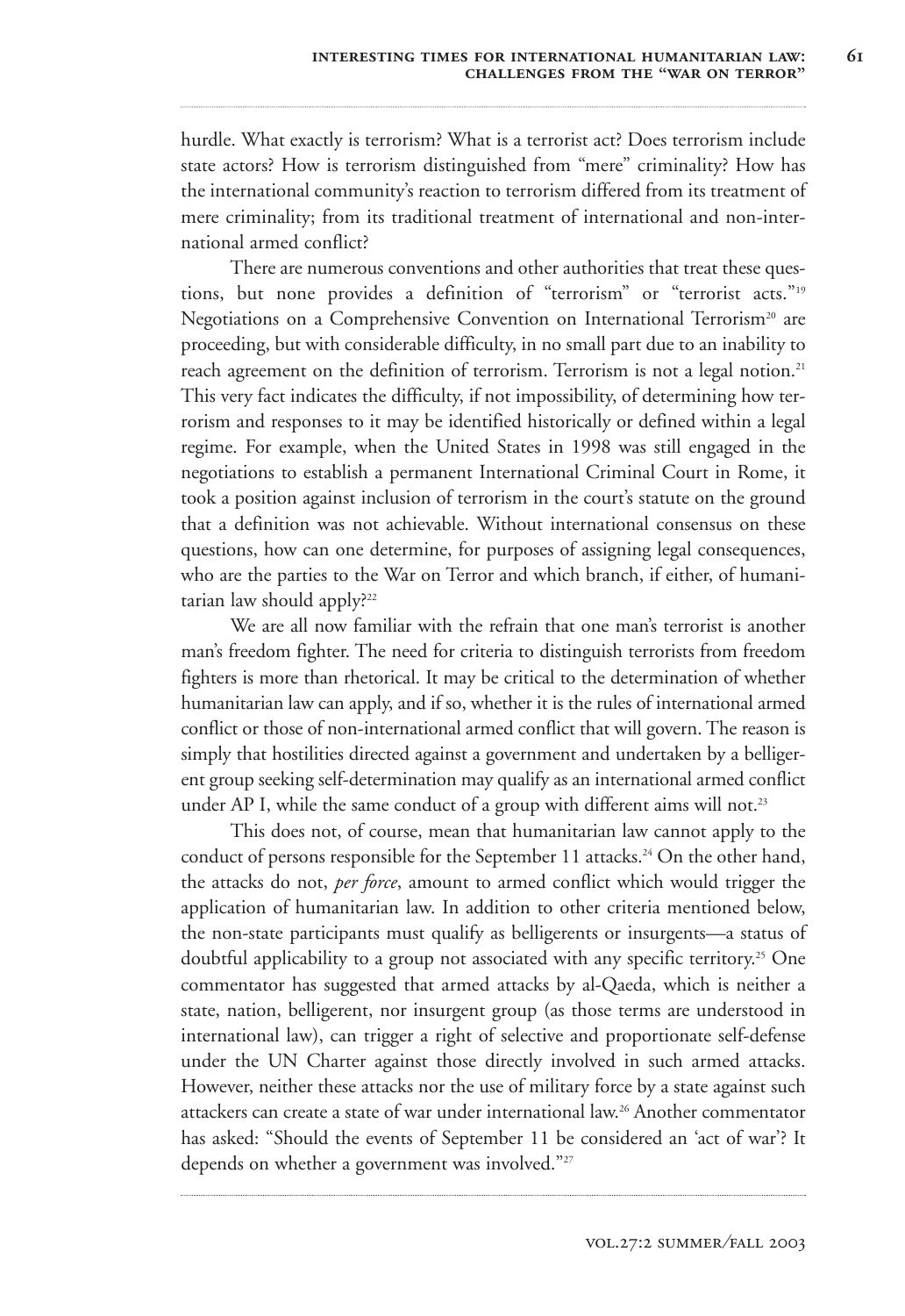## **2. Identification of Territory** *(ratione loci)*

While CA 3 does not require territorial control by the non-state party, the conflict must still occur "in the territory" of a High Contracting Party. Some analysts construe this requirement to mean that the conflict must be limited to the territory of a High Contracting Party.<sup>28</sup> For this element alone, terrorist attacks on civilian targets in New York may suffice, but retaliation against alleged terrorists in Yemen, for example, may not.<sup>29</sup> This is not because Yemen is not a party to the GCs. It is. Rather, it is because CA 3 is of questionable application to an isolated, targeted killing of persons outside of U.S. territory.

## **3. Relationship of Events to an Identified Conflict** *(ratione materiae)*

The strike in Yemen on November 4, 2002, highlights another element. "Acts of war" is an understandable, perhaps inevitable, description of the September 11 attacks. However, this rhetorical reaction does not answer the question of whether or not those attacks and the response to them are part of an armed conflict, i.e., that they have a sufficient nexus to an armed conflict. For example, there should be no doubt that the military confrontation in Afghanistan following the September 11 attacks was (and perhaps remains) an armed conflict. And a case can be made that the September 11 attacks are a part thereof. But it does not necessarily follow that the targeted killing of terrorist suspects by U.S. authorities in Yemen a year after the September 11 attacks falls within that conflict and, therefore, is an event to which humanitarian law applies.

## **4. Identification of Beginning and End of Armed Conflict** *(ratione temporis)*

According to the jurisprudence of the International Criminal Tribunals for the former Yugoslavia<sup>30</sup> and Rwanda,<sup>31</sup> as well as under the definitions of the newly established permanent International Criminal Court,<sup>32</sup> hostile acts must be "protracted" in order for the situation to qualify as an "armed conflict." In fact, the Yugoslavia Tribunal has specifically stated that the reason for this requirement is to exclude the application of humanitarian law to acts of terrorism.<sup>33</sup> On the other hand, the Inter-American Commission on Human Rights says that intense violence of brief duration will suffice.<sup>34</sup> Likewise, it remains to be seen whether the mere gravity of damage resulting from the September 11 attacks will, in retrospect, become a "decisive point of reference for the shift from the mechanisms of criminal justice to the instruments of the use of force."35 Whether or not the conflict needs be protracted, and whether or not intensity can take the place of duration, the beginning and end must be identifiable to know when humanitarian law is triggered, and when it ceases to apply.

## **5. Armed Conflict**

The most important and most commonly forgotten element is that appli-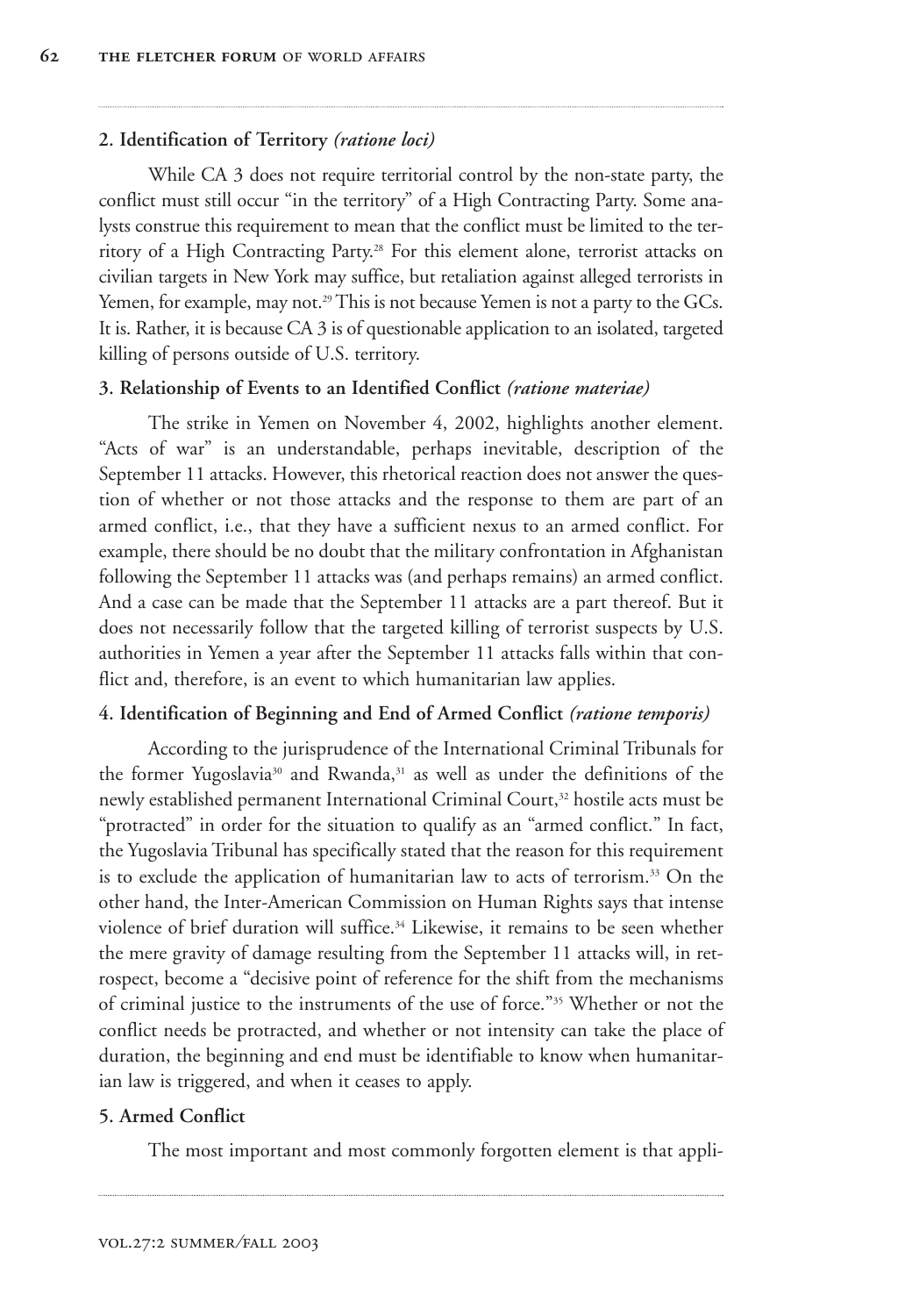cation of CA 3, like all other aspects of humanitarian law, depends on the existence of a particular quality of hostilities that amount to armed conflict. And yet, nowhere in the GCs or APs is the term "armed conflict" defined. Where the question arises—"Is there a state of international armed conflict (i.e., between or among states)?"—the analysis is relatively easy. The answer is "yes" whenever there is "[a]ny difference arising between two States and leading to the intervention of armed forces."36 The determination of non-international armed conflict, however, is more complex. One can start with the disqualifying criteria of AP II, Article 1.2 (internal disturbances and tensions such as riots, etc.), $37$  but they are hardly precise. One can proceed to the inclusive criteria of the ICRC Commentary, reproduced in Section II.B of this article, but there is no consensus on their legal authority. The ICRC Commentary also appears to presume that the non-state party to the conflict is acting within a determinate territory in revolt against, and attempting to displace, its own government. Must military means be used? Can the line between military and non-military means be neatly drawn? This potential criterion is related to the question of intensity, which has been suggested as an alternative to the requirement that the conflict be "protracted" (see subsection 3, above). Traditionally, acts of international terrorism were not viewed as crossing the threshold of intensity required to trigger application of the laws of armed conflict.<sup>38</sup> Some authority to the contrary is suggested by historical precedents involving the use of military force against extraterritorial non-state actors as indicative of "war." But these examples still fail to make the case that use of such force necessarily triggers the law of armed conflict.<sup>39</sup>

### **III. IN DEFENSE OF HUMANITARIAN LAW**

## *A. The Proper Limits of Humanitarian Law*

The broadest, most significant criticism of humanitarian law seems to be that it should adopt provisions to cover so-called "new forms of conflict." Those who take this view are either wittingly or unwittingly calling for expansion of the concept of armed conflict, or the expansion of the scope of application of humanitarian law beyond armed conflict. The critics who claim that humanitarian law does not encompass the War on Terror in the broad, rhetorical sense of that <sup>p</sup>hrase are right. But inapplicability of humanitarian law to aspects of the War on Terror that do not meet the criteria discussed in Section II should be viewed as a benefit rather than an obstacle or collision. Recall the compromise nature of humanitarian law: a license to kill enemy combatants, and to detain without charges or trials anyone who poses a security risk, is the price paid for rules designed to minimize human suffering. In peacetime, domestic and international criminal and human rights law prohibits and punishes homicide. Where the *lex specialis* of humanitarian law is active, however, those prohibitions are narrowed,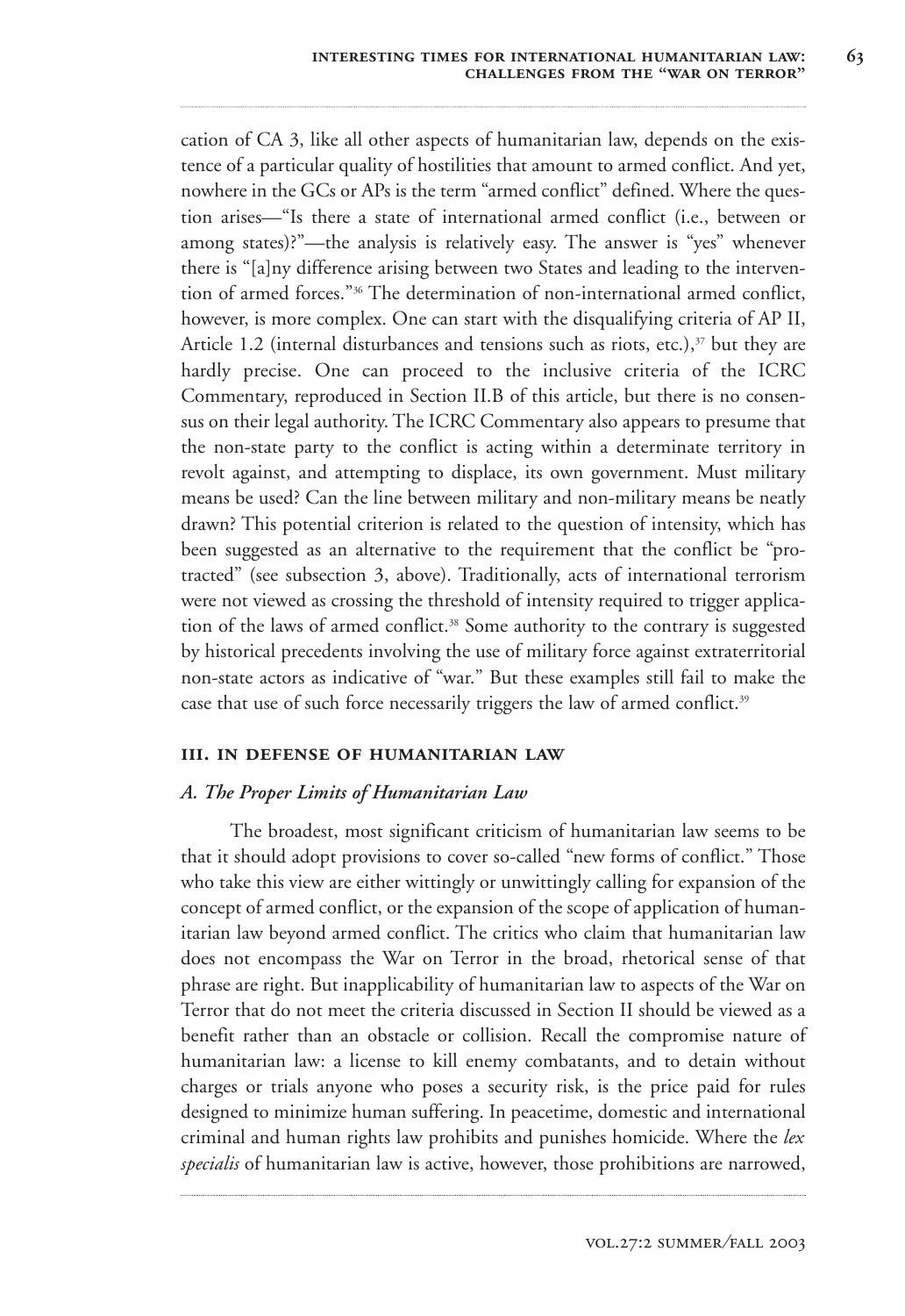and humanity is denied some very fundamental protections provided by other legal regimes.

This is not to imply that any state has explicitly suggested a need to move the boundaries between humanitarian law and other legal regimes. On the con-

*The broadest, most significant criticism of humanitarian law seems to be that it should adopt provisions to cover so-called "new forms of conflict."* 

trary, the position of most states leading up to the "Informal High-Level Expert Meeting on the Reaffirmation and Development of International Humanitarian Law," sponsored by the Harvard University Program on Humanitarian Policy and Conflict Research earlier this year, was "no development of humanitarian law." However, we have also heard several disturbing, counterproductive, and simply inaccurate assertions as to the content of humanitarian law, which if

repeated often enough at influential levels, will become the functional equivalent of legal development.

## *B. Some Misguided Assertions Concerning Humanitarian Law*

## **1. The War on Terror is an International Armed Conflict**

U.S. officials and other analysts have asserted that the global War on Terror is an international armed conflict<sup>40</sup> even when it is not a conflict between states, where the territorial boundaries of the conflict are undefined, where the beginnings are amorphous and the end undefinable, and, most importantly, where the non-state parties are unspecified and unidentifiable entities that are not entitled to belligerent status. Since an international armed conflict under humanitarian law must be between two or more states, the better terminology for those aspects of the War on Terror that do amount to armed conflict and that cross state boundaries, but that do not implicate two or more governments as parties to the conflict, would be "transnational" or "interstate."41 The error of the United States' choice of nomenclature is neither insignificant nor innocent. The U.S. view, if accepted as a statement of law, would serve as a global waiver of domestic and international criminal and human rights laws that regulate, if not prohibit, killing. Turning the whole world into a rhetorical battlefield cannot legally justify, though it may in practice set the stage for, a claimed license to kill people or detain them without recourse to judicial review anytime, anywhere. This is a privilege that, in reality, exists under limited conditions and may only be exercised by lawful combatants and parties to armed conflict.

The targeted killing of suspected terrorists in Yemen in November 2002 by a CIA-launched, unmanned drone missile is a case in point. The killings are of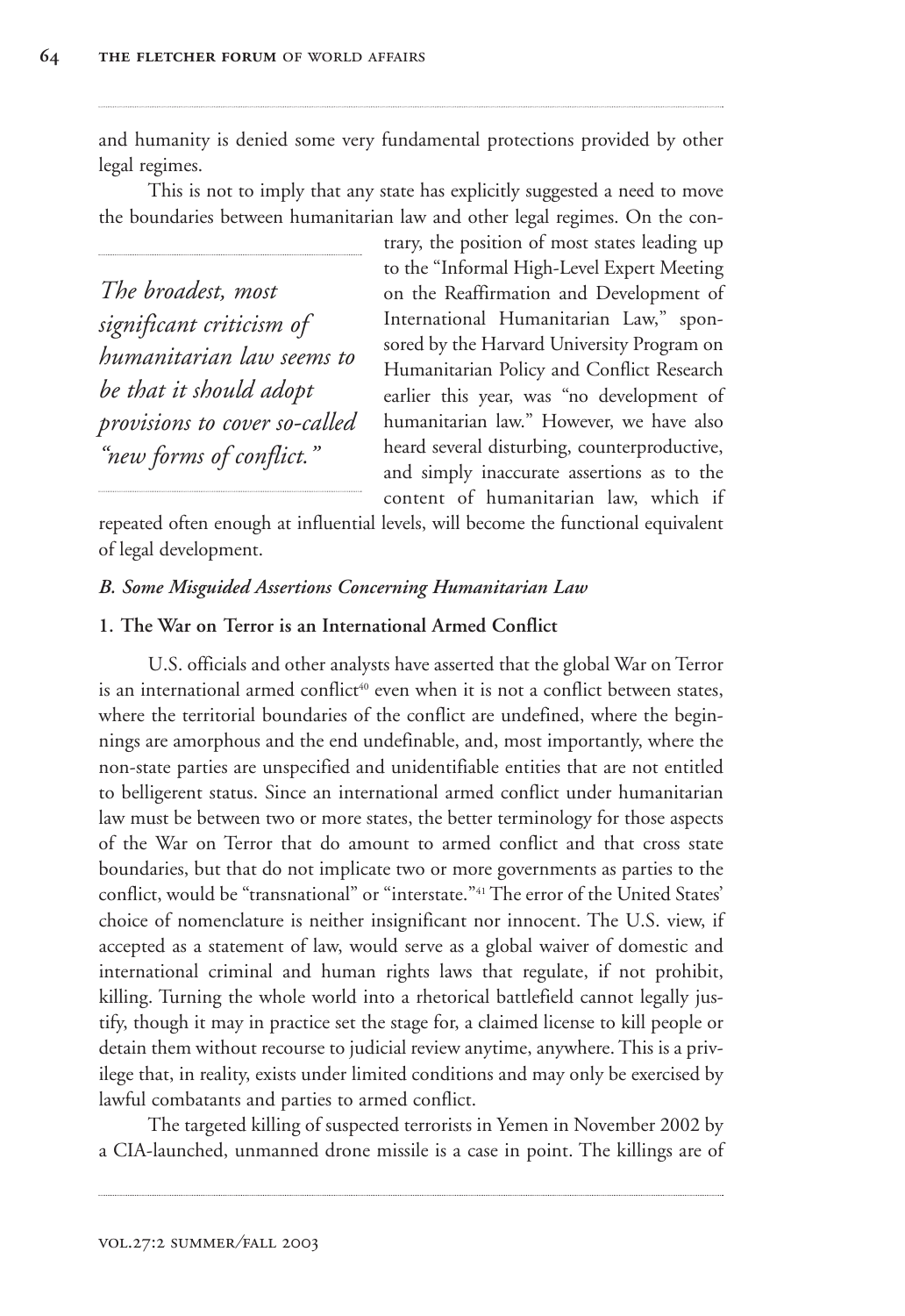dubious legality under humanitarian law for several reasons. First, unless the event is part of an armed conflict, humanitarian law does not apply, and its provisions recognizing a privilege to kill may not be invoked. The event must then be analyzed under other applicable legal regimes.<sup>42</sup> Second, even if humanitarian law applies, the legality of the attack is questionable because the targets were not directly participating in hostilities at the time they were killed,<sup>43</sup> and because the attackers' right to engage in combat is doubtful.<sup>44</sup>

## **2. No POWs in the War on Terror**

On the other hand, in the recent war in Afghanistan—clearly an international armed conflict to which GC III Relative to the Treatment of Prisoners of War applies—the United States took the position that no detainees are entitled to prisoner of war (POW) status.<sup>45</sup> This is despite the plain language of GC III, Article 4.1, which states that POWs are members of the armed forces of a party to the conflict who have fallen into the power of the enemy. The United States has asserted that even the Taliban are not entitled to POW status since they failed to have a fixed, distinctive sign (uniforms) and did not conduct their operations in accordance with the laws and customs of war. These disqualifying factors are part of GC III, Article 4.2, which applies to militias and volunteer corps and not to regular members of the armed forces, who are covered by Article 4.1.

Even if these disqualifying criteria are relevant to regular members of armed forces, as some analysts suggest, their application is subject to two more provisions: GC III, Article 5, which calls for the convening of a "competent tribunal" to determine POW status in case of doubt, and the even more specific language of U.S. Army regulations calling for "competent tribunal" determinations upon request of the detainee.<sup>46</sup> Both of these authorities can only be construed to require individualized determinations. Because the U.S. administration has chosen not to make public any specific allegations, I do not pretend to know what it knows about the Taliban's alleged failure to conduct their operations in accordance with the laws and customs of war. It is obvious, however, that if the mere commission of war crimes by one or more members of armed forces can disqualify them all from entitlement to POW status, then there would never be a POW. Such an interpretation cannot stand, since it would defeat the very purposes for which the status of POW exists in humanitarian law.

While the weakness of the U.S. interpretation is clear, the motives behind it are not. The most frequently stated suggestion is that since POWs are not obliged to provide information, granting that status would impede effective interrogation. This is misguided. POWs and non-POWs are equally subject to interrogation. It is also ominous because of the implicit, albeit false, suggestion that non-POWs may lawfully be subjected to interrogation techniques that may not be used against POWs.<sup>47</sup>

65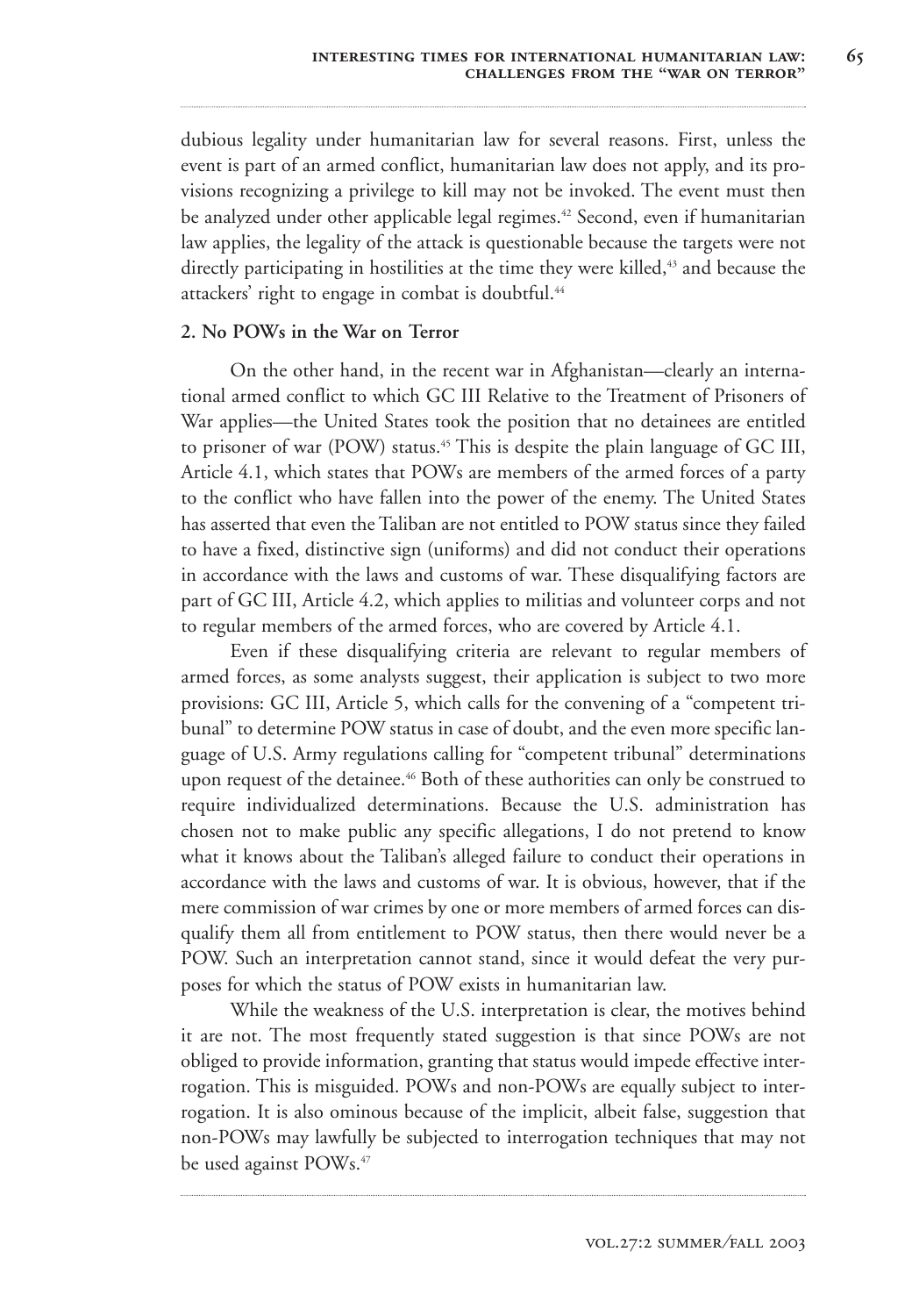## **3. No Civilian Detainees in the War on Terror**

Having denied its Guantanamo detainees POW status under GC III, the United States also rejects application of GC IV for the protection of civilians, thus leaving them in a legal vacuum. This issue is clouded in emotional rhetoric that has far overshadowed the facts. The right of all persons to recognition before the law is a fundamental, non-derogable human right.<sup>48</sup> Consistent with that right, the ICRC Commentary takes the position that all armed conflict detainees are "pro-

*If the mere commission of war crimes by one or more members of armed forces can disqualify them all from entitlement to POW status, then there would never be a POW.*

tected persons" either under GC III or GC IV.49 The idea of granting "protected person" status to "terrorists" is apparently unacceptable to the U.S. administration. But first, not all detainees are terrorists. Those who are mere members of the enemy armed forces the Taliban—are presumptively entitled to POW treatment "until such time as their status has been determined by a competent tribunal."50 Second, others are civilians who may or may not have committed criminal (e.g., terrorist) acts. To recognize their enti-

tlement to "protected person" status under GC IV in no way prohibits their interrogation and detention for the duration of the conflict, so long as they remain a security risk.<sup>51</sup> Nor does it prohibit their prosecution and imprisonment beyond the temporal bounds of the conflict, if convicted of a crime.<sup>52</sup> They may even be subject to execution.<sup>53</sup>

# **4. The Principles of Distinction and Proportionality Must Bend to the Realities of Modern Conflicts**

The principle of distinction and the underlying principle of proportionality are the most fundamental principles of humanitarian law. The principle of distinction embodies the concept that the effects of war must be limited to combatants and military objectives as much as is feasible. Civilians and civilian objects should be spared and may not be targeted.54 Combatants have a duty to take precautionary measures to implement the principle of distinction.<sup>55</sup>

The related principle of proportionality concedes, however, that it is not always feasible to limit damage to military objectives. Even if civilians are not the targets of attack, they may be affected. Otherwise legitimate military objectives are not rendered out-of-bounds simply because of a risk of "collateral damage." Thus, the principle of proportionality, like that of distinction, also requires that combatants take precautionary measures to minimize civilian harms and to refrain from attacks that are likely to result in incidental civilian damage or casu-

VOL.27:2 SUMMER/FALL 2003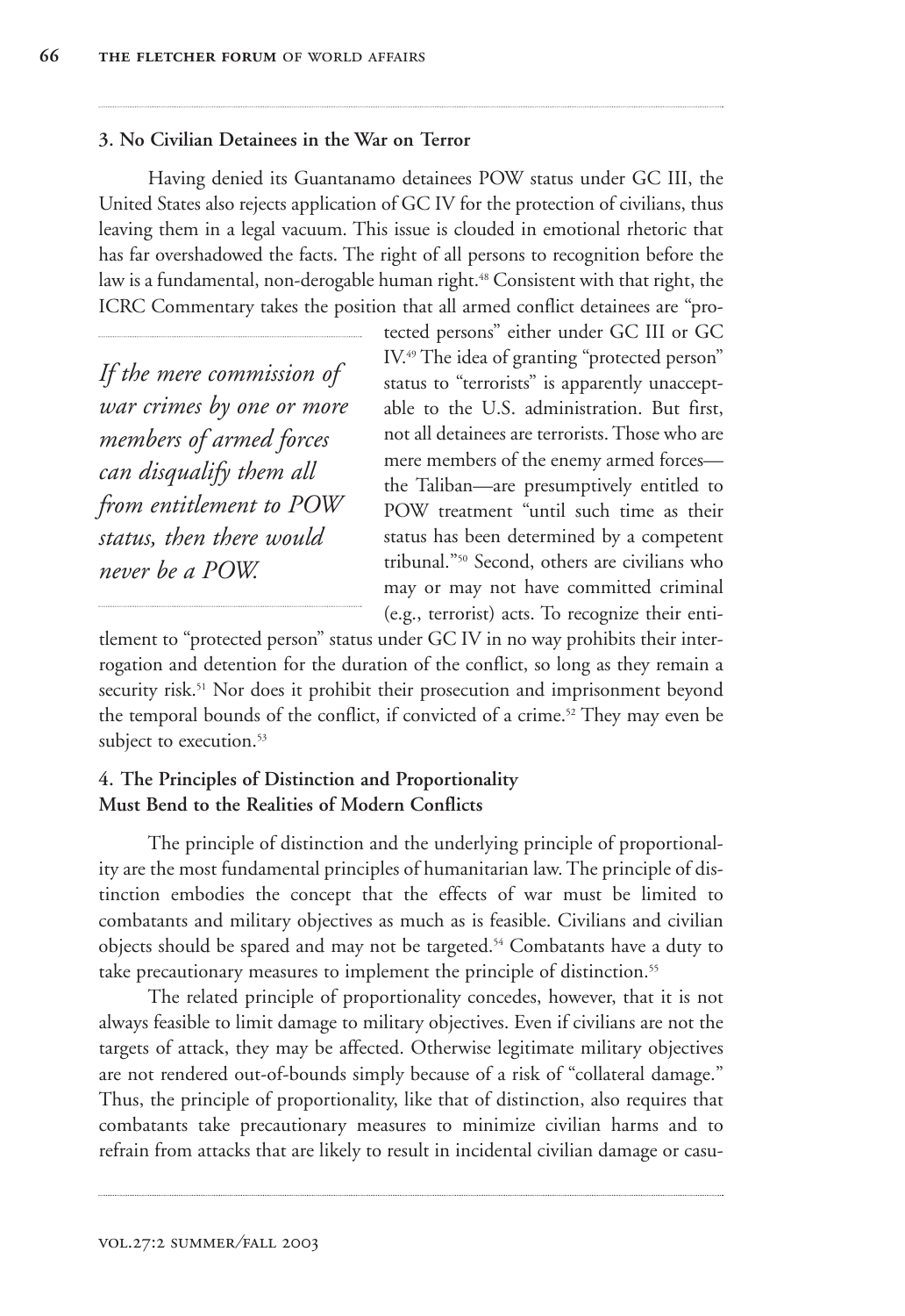alties that are excessive in relation to the concrete and direct military advantage anticipated.

Terrorism is, of course, a wholesale rejection of these principles.<sup>56</sup> Terrorists are not, however, the only ones to claim that the righteous and compelling nature of the cause for which they fight is relevant to the determination of what type of attacks are permissible. It has, for example, been argued that humanitarian intervention—a term unknown to humanitarian law—is a special case, allowing the "humanitarian intervener" (but not the adversary) greater leeway in calculating proportionality than would be permitted in "traditional" armed conflicts.<sup>57</sup> The argument has its attractions, but the principle is ultimately unworkable.

The view that humanitarian law should distinguish between the evil aggressor and the righteous warrior prosecuting the so-called "just war" or acting in selfdefense is untenable for two reasons. First, unless and until the Security Council declares it, or a criminal tribunal adjudicates criminal responsibility for it, there is no forum for distinguishing the aggressor from the aggressed. It is implausible that these determinations, which, in fact, might never be made, could occur in a manner that would permit their timely application to the field of battle. Secondly, recall that humanitarian law—the *jus in bello*—consists of two realms: one governing the conduct of hostilities, the other, the protection of persons in the power of the enemy (or persons not, or no longer, taking part in hostilities). As to the first realm, any humanitarian law that would simply prohibit the aggressor from engaging in hostilities would be a dead letter in practice—a rule of law that would simply undermine the integrity of law, since no aggressor is likely to obey a law prohibiting it from undertaking hostile acts. In addition, such a rule would impinge on the subject matter territory of the *jus ad bellum*—the legal regime that, quite apart from humanitarian law, determines when hostilities are, or are not,

legal. As to the second realm, there can be no justification for a law that discriminates between members of the aggressor group, on one hand, and those of the victim group, on the other hand, be they civilians or combatants, if those persons are not, or are no longer, taking part in hostilities.

The absurdity of the proposition that the army, citizens, and members of the aggressor group should rightfully be subject to cruelties that it may not impose upon its

*While one party may be a sinner and the other a saint under* jus ad bellum*, the* jus in bello *must and does bind the aggressor and the aggressed equally.*

enemy or their citizens underscores why the *jus ad bellum* is distinct from, rather than consanguineous to, the *jus in bello*. The very essence of *jus ad bellum* is the distinction between just and unjust cause—between entitlement and prohibition to wage war. *Jus in bello*, on the other hand, rightfully recognizes no such distinction.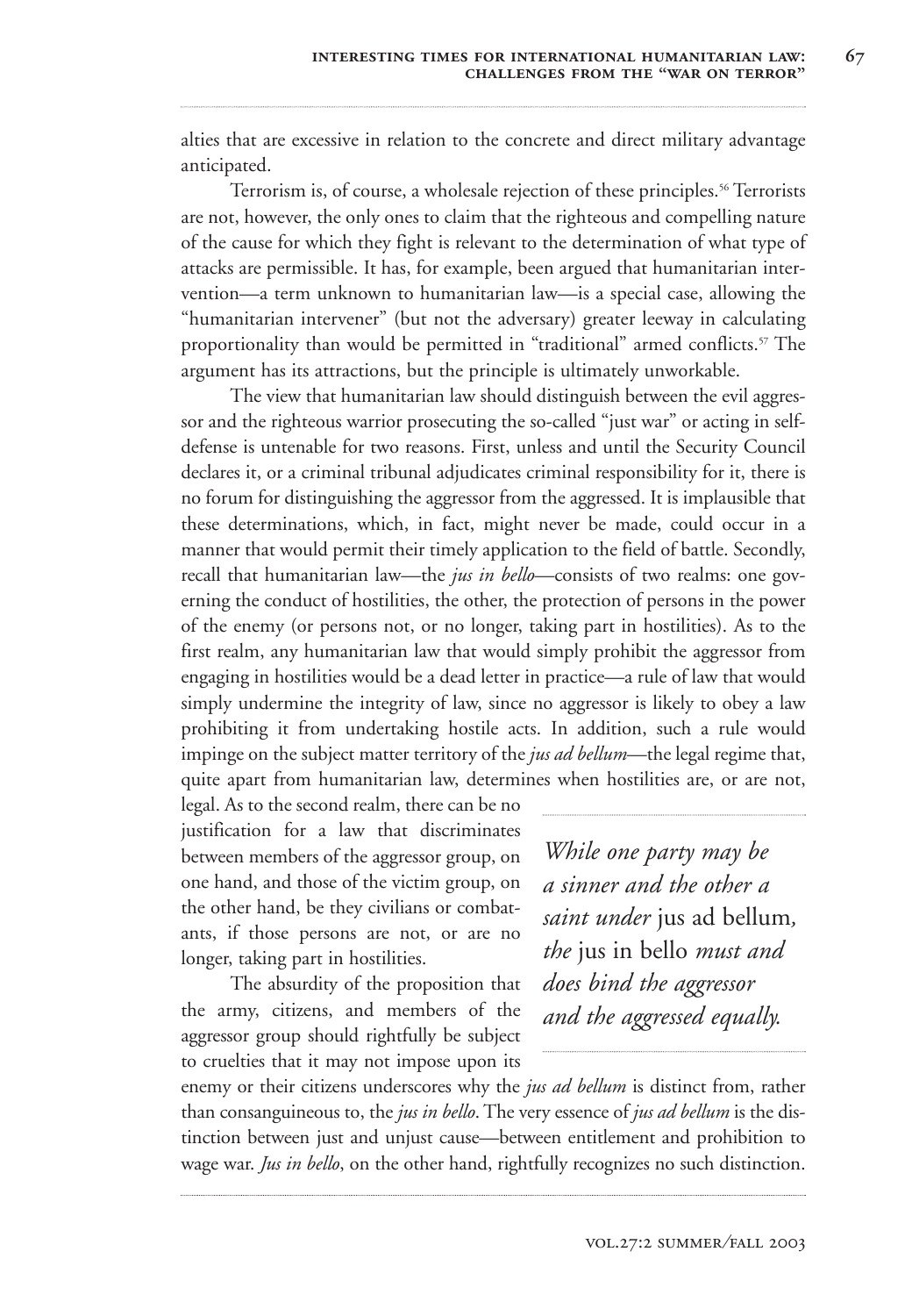While one party may be a sinner and the other a saint under *jus ad bellum*, the *jus in bello* must and does bind the aggressor and the aggressed equally.<sup>58</sup>

Another problem with these positions concerns the concept of collective guilt and punishment—a concept that is anathema not only to the principle of distinction upon which so much of humanitarian law rests, but to fundamental human rights and criminal justice values as well. The *modus operandi* of the terrorist is explicitly punitive in the collective extreme. On the other hand, the view from the "humanitarian intervention" perspective that civilians may rightfully be subjected to greater burdens due to the nature of the conflict may be well intentioned. It has been suggested, for example, that an attack today that may be disproportionate in its own right due to the likelihood of excessive civilian consequences may become proportionate if reasonably calculated to prevent a greater civilian calamity tomorrow. But the principles of distinction and proportionality already incorporate a "margin of appreciation."59 Attempts to dilute it create an unnecessary risk of appearing to endorse collective punishment, which can only fuel animosities and impede reconciliation.

A final criticism of the principle of distinction is that it puts lawful combatants at a disadvantage against unlawful ones, who remain civilians. This, however, ignores the fact that civilians forfeit their immunity from attack if and for such time as they take a direct part in hostilities.<sup>60</sup>

## **5. Customary Law Will Fill in the Gaps**

This somewhat technical claim is a dangerous one that could erroneously be used to apply humanitarian law where it does not belong. I have previously indicated that humanitarian law applies, as a general matter, when the Geneva Conventions and their Additional Protocols say it applies, namely, in the event of

*Where the War on Terror does not amount to armed conflict under the GCs and APs, customary humanitarian law adds nothing and should be seen to add nothing.*

armed conflict. But these instruments are not the only sources of humanitarian law. There are, for example, other treaties both older and newer than the GCs and APs that establish additional prohibitions and requirements in armed conflict.<sup>61</sup> The very existence of these treaties, many of them in response to the post-Cold War nature of armed conflict, belies the suggestion that humanitarian law is behind the times.

There is also an entire body of unwritten law—customary international

humanitarian law—that supplements the rules of armed conflict found in treaties and in domestic law. In response to the assertion that the existing body of humanitarian law has a gap regarding the War on Terror, some analysts suggest

VOL.27:2 SUMMER/FALL 2003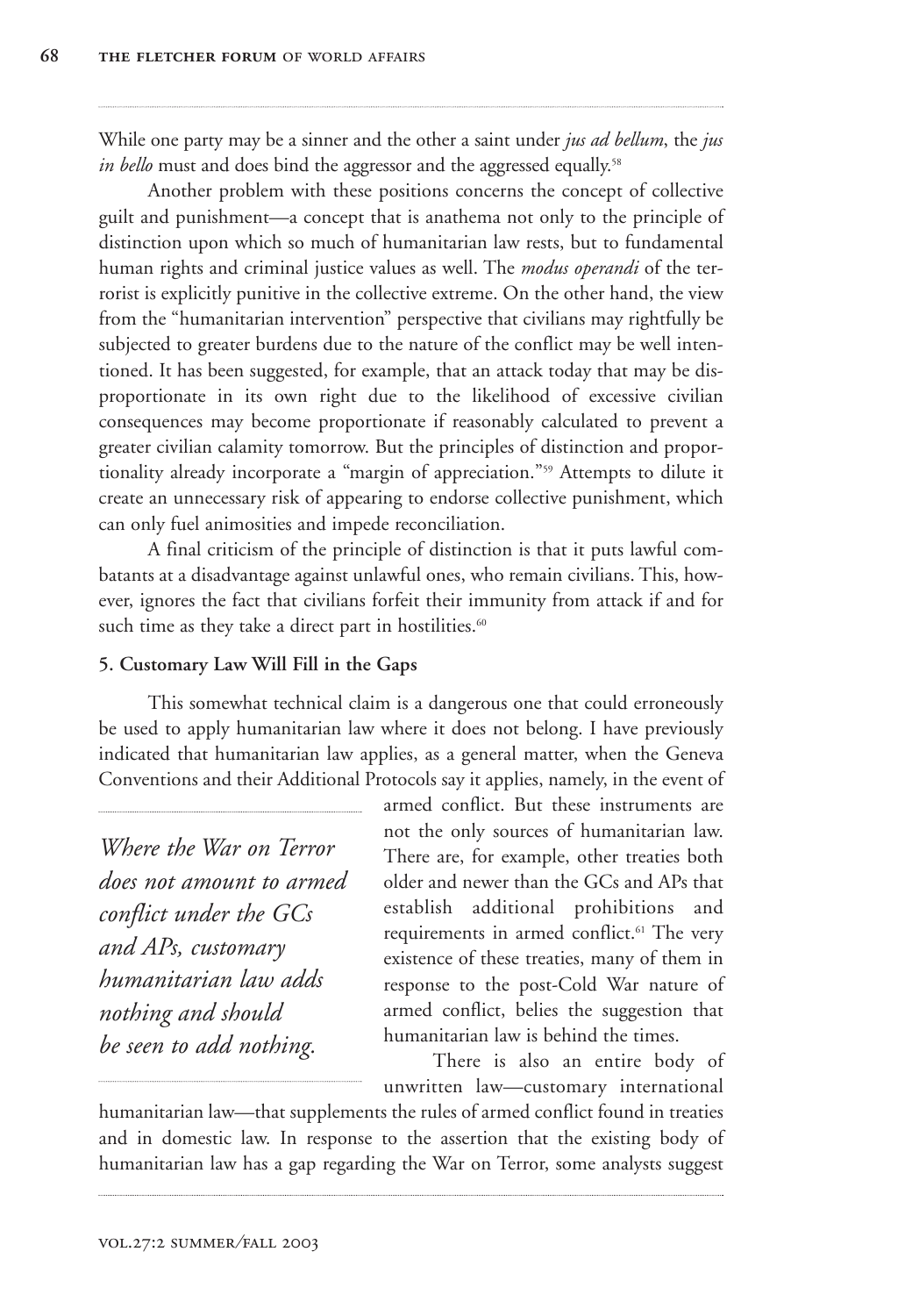customary law as a gap-filler.<sup>62</sup> But it would be wrong to simply say that customary international humanitarian law can cover what the treaties do not. An important distinction must be drawn. Customary humanitarian law certainly does add to the content of treaty law, usually by providing a "floor" or by filling gaps in protection for persons affected by armed conflict. There is no evidence, however, that it enlarges the scope of application of humanitarian law beyond armed conflict, as that term is understood in the GCs and APs. In other words, where the War on Terror does not amount to armed conflict under the GCs and APs (and so, killings and detentions remain subject to the more restrictive legal regimes of international and domestic criminal and human rights law), customary humanitarian law adds nothing and should be seen to add nothing.

## **IV. CONCLUSION**

Humanitarian law is basically fine. Its boundaries are properly drawn in a respectful balance among interests of state security, individual security, and civil liberties. It is effective when properly implemented. Its very vitality and relevance in the War on Terror stems not from any claim that it is capable of encompassing all of the exigencies of terrorism and the efforts to combat it. The strength of humanitarian law lies, rather, in the fact that it is adequate to deal with such exigencies when they amount to armed conflict. There is little evidence that domestic and international laws and institutions of crime and punishment are not up to the task when terrorism and the War on Terror do not rise to the level of armed conflict. But there are powerful reasons to conclude that the application of humanitarian law in those circumstances would do more harm than good.

Criticism of humanitarian law is also fine. Humanitarian law can be frustratingly vague, although sometimes for good reason.<sup>63</sup> It can appear to be internally contradictory and unduly burdensome. But some of the criticisms simply misread the law. These are relatively easy to address. Other criticisms correctly state the law and, in suggesting the need for change, misconstrue the law's purpose and function. Just as truth is the first casualty of war, logic is often a casualty in the effort to mold the laws of war, or at least their image, for parochial purposes.

The concept of war feeds the vision of an enemy that must be defeated, rather than a criminal problem to be solved. Viewing terrorism as crime, we might be permitted to consider its root causes. But to ask why they make war against us is to risk the appearance of sympathy. In the view of one commentator upon whose words I cannot improve, it is precisely by declaring war against them that we fall into their trap, following them in a scorched earth policy of burning bridges between civilizations and driving civilian populations with them over the precipice.<sup>64</sup>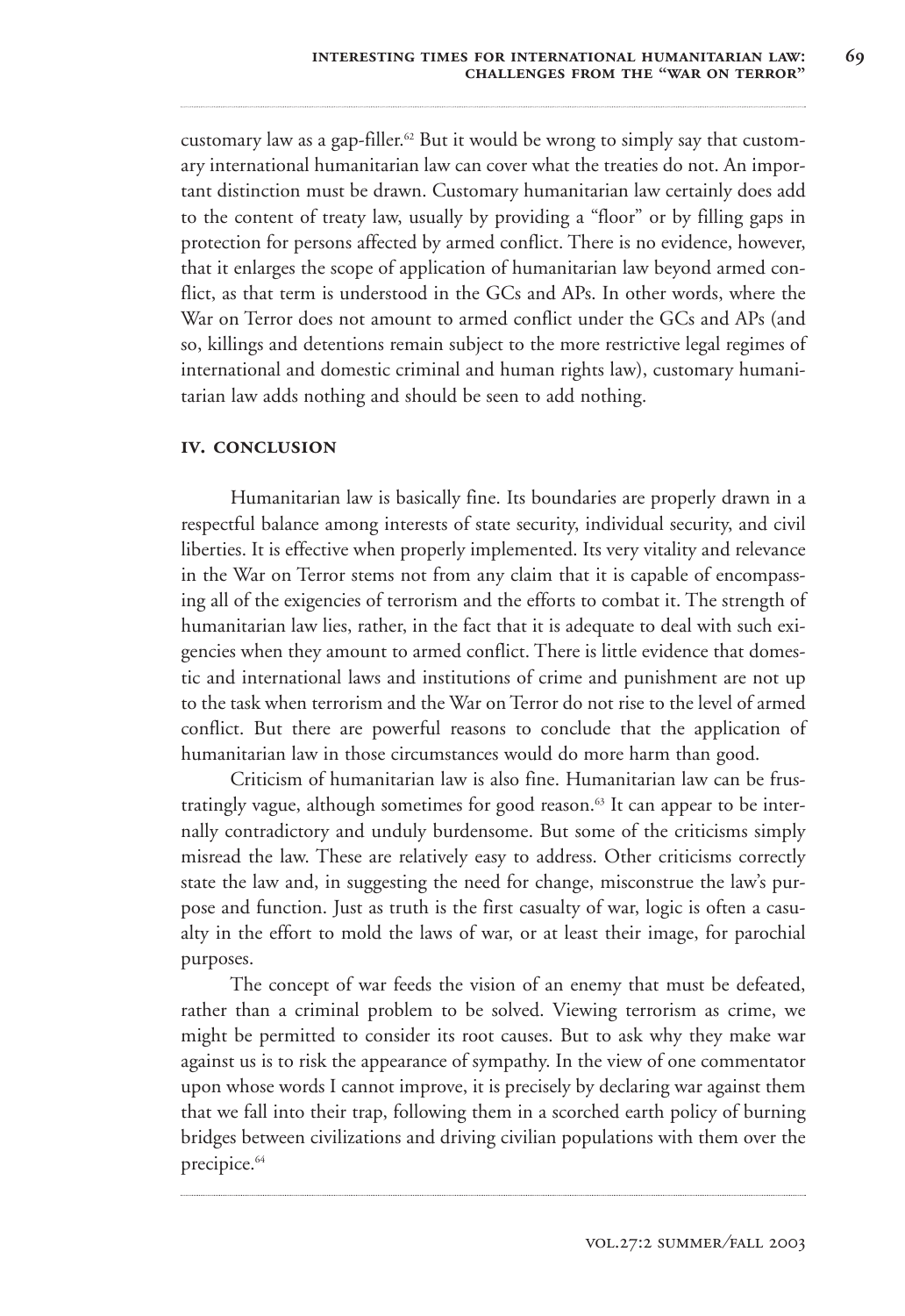The Geneva Conventions and their Additional Protocols did not anticipate September 11 or al-Qaeda. And yet, the balance struck between humanitarian law and other legal regimes is probably more valid today than ever before. Civil rights, judicial guarantees, human rights, and the rule of law are not impediments to human security. They are, in fact, the ultimate repositories of it. Humanitarian law, in particular, is a bulwark of human security in times of armed conflict, but only if invoked where it properly belongs and obeyed where properly invoked. ■

#### **NOTES**

- 1 The terms "international humanitarian law," "humanitarian law," "law of armed conflict," *"jus in bello,"* and "laws of war" are interchangeable. The term "war" is somewhat archaic in international law, having been replaced by "armed conflict." The distinction reflects a change from past times, in which wars were declared, to the present, in which facts on the ground are rightfully given greater emphasis over the declarations of parties to conflict.
- 2 See, for example, Robert Kagan, "Power and Weakness," *Policy Review* 113 (June/July 2002).
- 3 Humanitarian law is a *lex specialis*—a term used to indicate any specific branch of law that is triggered by special circumstances. *Lex specialis* prevails over conflicting *lex generalis*, or generally applicable law. Humanitarian law is a *lex specialis* applicable in times of armed conflict. Some analysts assert that as a *lex specialis*, humanitarian law, when applicable, displaces legal regimes that apply in peacetime. This is clearly wrong as to international criminal law, a significant part of which is devoted to war crimes, covering a broader scope of prohibitions than humanitarian law. It is equally wrong with regard to domestic criminal law, which is also capable of covering war crimes and an even broader scope of other prohibitions than are covered by international criminal law. It is also wrong as to human rights law, as enunciated in the International Covenant on Civil and Political Rights (ICCPR), UN General Assembly Resolution 2200A (XXI) adopted 16 December 1966, UN General Assembly OR, Twenty-first Session, Supplement 16, at 52, United Nations Document A/6316 (1967). The ICCPR recognizes that some rights may be subject to derogation "in time of public emergency which threatens the life of the nation," but identifies a "hard core" group of rights from which there may be no derogation in any circumstances, including armed conflict. See ICCPR, Article 4.
- 4 The Geneva Convention of 22 August 1864 for the Amelioration of the Condition of the Wounded in Armies in the Field, 18 Martens Nouveau Recueil (ser. 1) 607, 129 Consol. T.S. 361, entered into force on June 22, 1865.
- 5 Geneva Convention for the Amelioration of the Condition of the Wounded and Sick in the Armed Forces in the Field of 12 August 1949, 75 U.N.T.S. (1950) 31; Geneva Convention for the Amelioration of the Condition of the Wounded, Sick and Shipwrecked Members of Armed Forces at Sea of 12 August 1949, 75 UNTS (1950) 85; Geneva Convention Relative to the Treatment of Prisoners of War of 12 August 1949, 75 UNTS (1950) 135; Geneva Convention Relative to the Protection of Civilian Persons in Time of War of August 12 1949, 75 UNTS (1950) 287. There are 190 states party to the Geneva Conventions.
- 6 Protocol Additional to the Geneva Conventions of 12 August 1949, and Relating to the Protection of Victims of International Armed Conflicts of 8 June 1977, 1125 UNTS (1978) 3; Protocol Additional to the Geneva Conventions of 12 August 1949, and Relating to the Protection of Victims of Non-International Armed Conflicts of 8 June 1977, 1125 UNTS (1978) 609.
- 7 David Rieff, "What is Really at Stake in the US Campaign Against Terrorism," *Crimes of War Project* (September 2002), <http://www.crimesofwar.org/sept-mag/sept-home.html> (accessed April 5, 2003): "The crisis of international humanitarian law was an accident waiting to happen. For when law and material reality no longer coincide, it is, of course, law that must give way."
- 8 See Carsten Stahn, "International Law at a Crossroads? The Impact of September 11," *Heidelberg Journal of International Law* 62 (2002): 183, at 195, citing W.J. Fenrick, "Should the Laws of War Apply to Terrorists?" *American Society of International Law Proceedings* 79 (1985): 112: "[T]here are times and places when it is appropriate to apply other regimes such as the criminal law of a State at peace....Premature application of the laws of war may result in a net increase in human suffering, because the laws of war permit violence prohibited by domestic criminal law."
- 9 See endnote 3 above.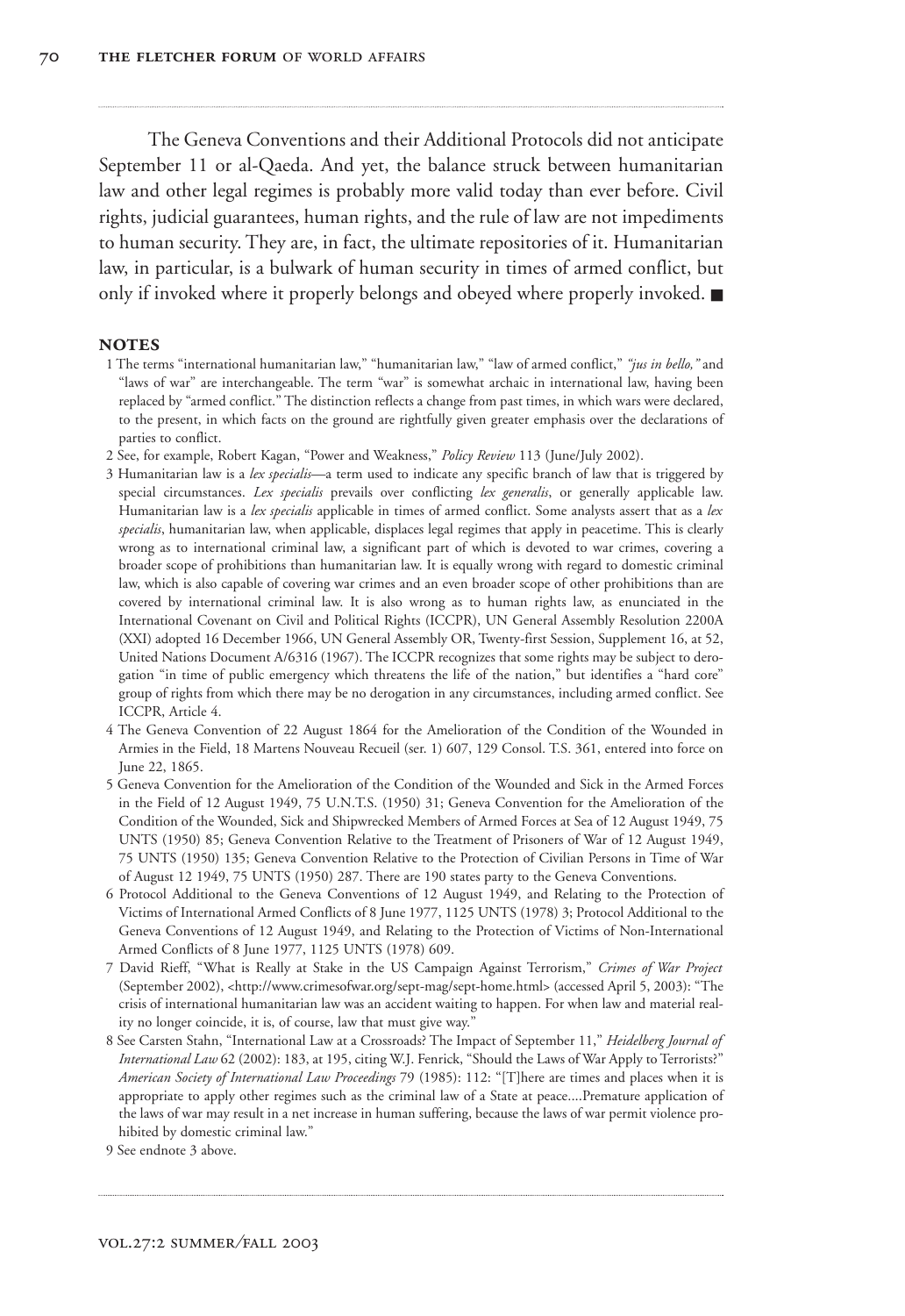- 10 There are peacetime obligations under humanitarian law, but those are not relevant to the present discussion.
- 11 The reason there are two separate strands of humanitarian law is sovereignty. States are more willing to accept greater international controls on their international affairs than on their internal ones. Thus, Protocol I Additional to the Geneva Conventions Relating to the Protection of Victims of *International* Armed Conflicts runs to 102 articles, plus two Annexes of 17 and 28 articles, respectively. There are 161 states party to AP I. (The United States is not a party to AP I, but considers much of its substance as "either legally binding as customary international law or acceptable practice though not legally binding." U.S. Army, Operational Law Handbook 2002 (Charlottesville, Virginia: 2001): 5.) Protocol II Additional Relating to the Protection of Victims of *Non-International* Armed Conflict has 28 articles and no annexes. There are 156 states party to AP II.
- 12 AP I, Article 1.3 incorporates by reference GC Common Article 2 (CA 2) on scope of application. CA 2 provides:

In addition to the provisions which shall be implemented in peacetime, the present Convention shall apply to all cases of declared war or of any other armed conflict which may arise between two or more of the High Contracting Parties, even if the state of war is not recognized by one of them.

The Convention shall also apply to all cases of partial or total occupation of the territory of a High Contracting Party, even if the said occupation meets with no armed resistance.

Although one of the Powers in conflict may not be a party to the present Convention, the Powers who are parties thereto shall remain bound by it in their mutual relations. They shall furthermore be bound by the Convention in relation to the said Power, if the latter accepts and applies the provisions thereof.

- 13 The ICRC is acknowledged to be the guardian of international humanitarian law. It has published extensive commentaries to the Geneva Conventions and their Additional Protocols.
- 14 See J.S. Pictet, *Commentary of the First Geneva Convention for the Amelioration of the Condition of the Wounded and Sick in Armed Forces in the Field* (Geneva: International Committee of the Red Cross, 1952): 32. The "difference arising between two States" language suggests the requirement of a *causus belli.* This interpretation is not universally shared. See Jean-François Queguiner, "The Contribution of the Jurisprudence of the International Criminal Tribunal for the Former Yugoslavia to International Humanitarian Law" (forthcoming 2003).
- 15 "In the case of armed conflict not of an international character occurring in the territory of one of the High Contracting Parties, each Party to the conflict shall be bound to apply, as a minimum, the following provisions:…"
- 16 AP II: Part I. Scope of this Protocol

Art 1. Material field of application

1. This Protocol, which develops and supplements Article 3 common to the Geneva Conventions of 12 August 1949 without modifying its existing conditions or application, shall apply to all armed conflicts which are not covered by Article 1 of the Protocol Additional to the Geneva Conventions of 12 August 1949, and relating to the Protection of Victims of International Armed Conflicts (Protocol I) and which take place in the territory of a High Contracting Party between its armed forces and dissident armed forces or other organized armed groups which, under responsible command, exercise such control over a part of its territory as to enable them to carry out sustained and concerted military operations and to implement this Protocol.

2. This Protocol shall not apply to situations of internal disturbances and tensions, such as riots, isolated and sporadic acts of violence and other acts of a similar nature, as not being armed conflicts.

- 17 Pictet, 49. The International Criminal Tribunal for Rwanda also applied these criteria in the determination of armed conflict. See *The Prosecutor v Jean Paul Akayesu,* ICTR-96-4-T, para. 619 (1998). The *Akayesu* Court did not, however, see these criteria as minimum requirements for existence of non-international armed conflict. See also S. Boelaert-Suominen, "Humanitarian Law applicable to all Armed Conflicts," *Journal of International Law* 13 (2000): 619: "In light of the ICTY jurisprudence since 1995, it can be safely concluded that the threshold suggested by the ICRC Commentary has failed to crystallise into customary law."
- 18 Gerald I.A.D. Draper, "The Geneva Conventions of 1949," *Rec de Cours* 114 (1965i): 63, 90.
- 19 I acknowledge, but exclude as unhelpful, the definition of terrorism found in the 1937 Convention for the Prevention and Punishment of Terrorism: "criminal acts directed against a State or intended to create a State of terror in the minds of particular persons, or a group of persons or the general public." A comprehensive list of treaties on terrorism can be found at <http://untreaty.un.org/English/Terrorism.asp>.
- 20 UNGA Res. 51/210, 17 December 1996. See *Measures to Eliminate International Terrorism,* Report of the Working Group, A/C.6/56/L.9, 29 October 2001.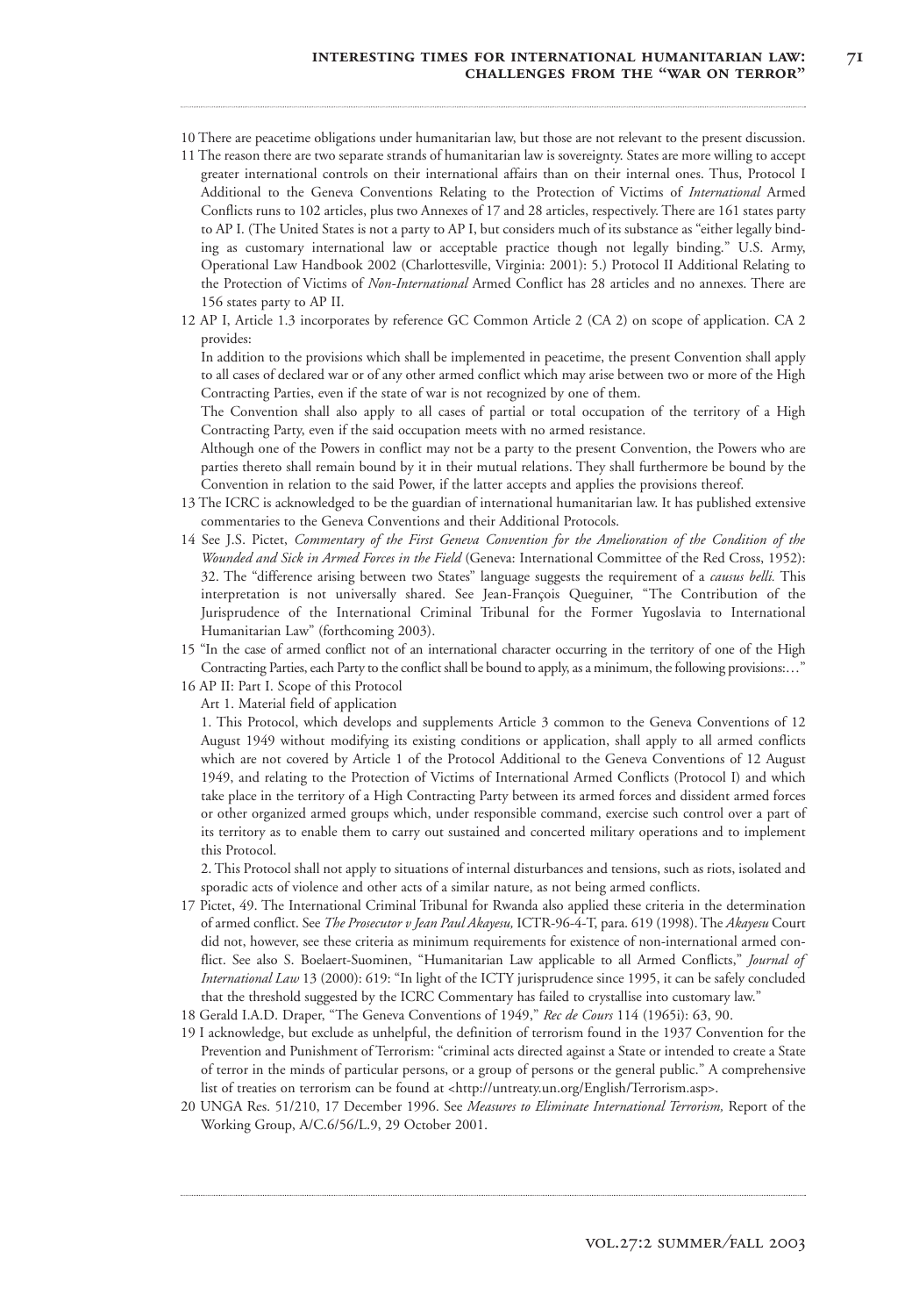- 21 Hans-Peter Gasser, "Acts of Terror, 'Terrorism' and International Humanitarian Law," *International Review of the Red Cross* 84 (September 2002): 547, at 553-554: "It is much more a combination of policy goals, propaganda and violent acts—an amalgam of measures to achieve an objective."
- 22 Chibli Mallat, "September 11 and the Middle East: Footnote or Watershed in World History?" *Crimes of War Project* (September 2002), <http://www.crimesofwar.org/sept-mag/sept-home.html> (accessed April 5, 2003): "The problem is that terrorism as a concept remains so ill-defined that the idea of attacking it systematically transforms the use of violence—in international and domestic law the prerogative of States into an open-ended project of endless war. And that, surely, is inconceivable, unless the American government now means to prosecute a series of wars to end all violence in the world."

- 24 Stahn, 192-194.
- 25 Ibid., 189. See also, M. Cherif Bassiouni, "Legal Control of International Terrorism: A Policy-Oriented Assessment," *Harvard International Law Journal* 43 (2002): 83, 99.
- 26 Jordan J. Paust, "There is No Need to Revise the Laws of War in Light of September 11," *American Society of International Law Task Force on Terrorism* (November 2002), citing *Pan American Airways, Inc. v Aetna Casualty & Surety Co.* 505 F2d 989, 1013-1015 (2d Cir 1974) ("United States could not have been at war with the Popular Front for the Liberation of Palestine [PFLP], which had engaged in terrorist acts as a nonstate, nonbelligerent, noninsurgent actor"). But see Yoram Dinstein, "Humanitarian Law on the Conflict in Afghanistan," *American Society of International Law Proceedings* 96 (2002): 23: "…a terrorist attack from the outside constitutes an 'armed attack' under Article 51 of the (UN) Charter."
- 27 Eyal Benvenisti, "Terrorism and the Laws of War: September 11 and its Aftermath," *Crimes of War Project* (September 21, 2001), <http://crimesofwar.org/expert/attack-apv.html> (accessed April 5, 2003). See also *The Prosecutor v Dusko Tadic, Decision on the defence motion for interlocutory appeal on jurisdiction,* IT-94-1- AR72; See also Dinstein: 24, citing *Nicaragua v United States*, 1986 ICJ 14, and the General Assembly's Consensus Definition of Aggression, General Assembly Resolution 3314 (XXIX), Article 3(g) (1974).
- 28 Lindsay Moir, *The Law of Internal Armed Conflict* (Cambridge: Cambridge University Press, 2002): 31.
- 29 For analysis of the legal consequences of the killings in Yemen, see Anthony Dworkin, "The Yemen Strike: The War on Terrorism Goes Global," *Crimes of War Project* (November 14, 2002), <http://crimesofwar.org/onnews/news-yemen.html> (accessed April 5, 2003).
- 30 *The Prosecutor v Dusko Tadic,* para 70, p. 37 (1995).
- 31 *The Prosecutor v. Jean Paul Akayesu,* ICTR-96-4-T, para. 619 (1998).
- 32 The Rome Statute of the International Criminal Court, UN Doc. A/CONF.183/9 dated 17 July 1998, 37 ILM (1998) 999-1019, Article 8.2(f) contains this requirement, which may be seen as an expression of the drafter's belief that "protracted" is a defining element of non-international armed conflict, or merely that ICC jurisdiction is triggered only in case a non-international armed conflict is protracted.
- 33 *The Prosecutor v. Zejnil Delalic (Celebici Camp case), Judgment,* IT-96-21, para. 184, (1998).
- 34 See *Abella Case,* Inter-American Commission on Human Rights, Report No. 55/97, Case No. 11.137, November 18, 1997, paras. 155-156.
- 35 Stahn, 188.
- 36 See text at endnote 14.
- 37 See endnote 16.
- 38 Carsten Stahn, 192, citing Elizabeth Chadwick, *Self-Determination, Terrorism and the International Humanitarian Law of Armed Conflict* (Boston: M. Nijhoff, 1996), 128, and noting the United Kingdom's denial of existence of armed conflict in Northern Ireland. In fact, the UK's ratification of AP I was accompanied by a statement that the term "armed conflict" is distinguishable from the commission of ordinary crimes including acts of terrorism whether concerted or in isolation.
- 39 See Robert Goldman, "Terrorism and the Laws of War: September 11 and its Aftermath," *Crimes of War Project* (September 21, 2001), <http://crimesofwar.org/expert/attack-apv.html> (accessed April 5, 2003), noting the 1805 U.S. military action in Tripoli against the Barbary Pirates and that of 1916 in Mexico against Pancho Villa and his band.
- 40 On the other hand, President Bush and others speaking on behalf of the U.S. administration have clearly suggested that some aspects of the War on Terror will not involve armed conflict, permitting us to conclude that in their view, those aspects, at least, will not be covered by humanitarian law. On September 20, 2001, President Bush said in an Address to a Joint Session of Congress and the American People, "The war will be fought not just by soldiers, but by police and intelligence forces, as well as in financial institutions," <http://www.whitehouse.gov/news/releases/2001/09/20010920-8.html> (accessed April 5, 2003). National Security Advisor Condoleezza Rice stated on a *Fox News* broadcast on November 10, 2002: "We're in a new

<sup>23</sup> AP I, Article 1(4).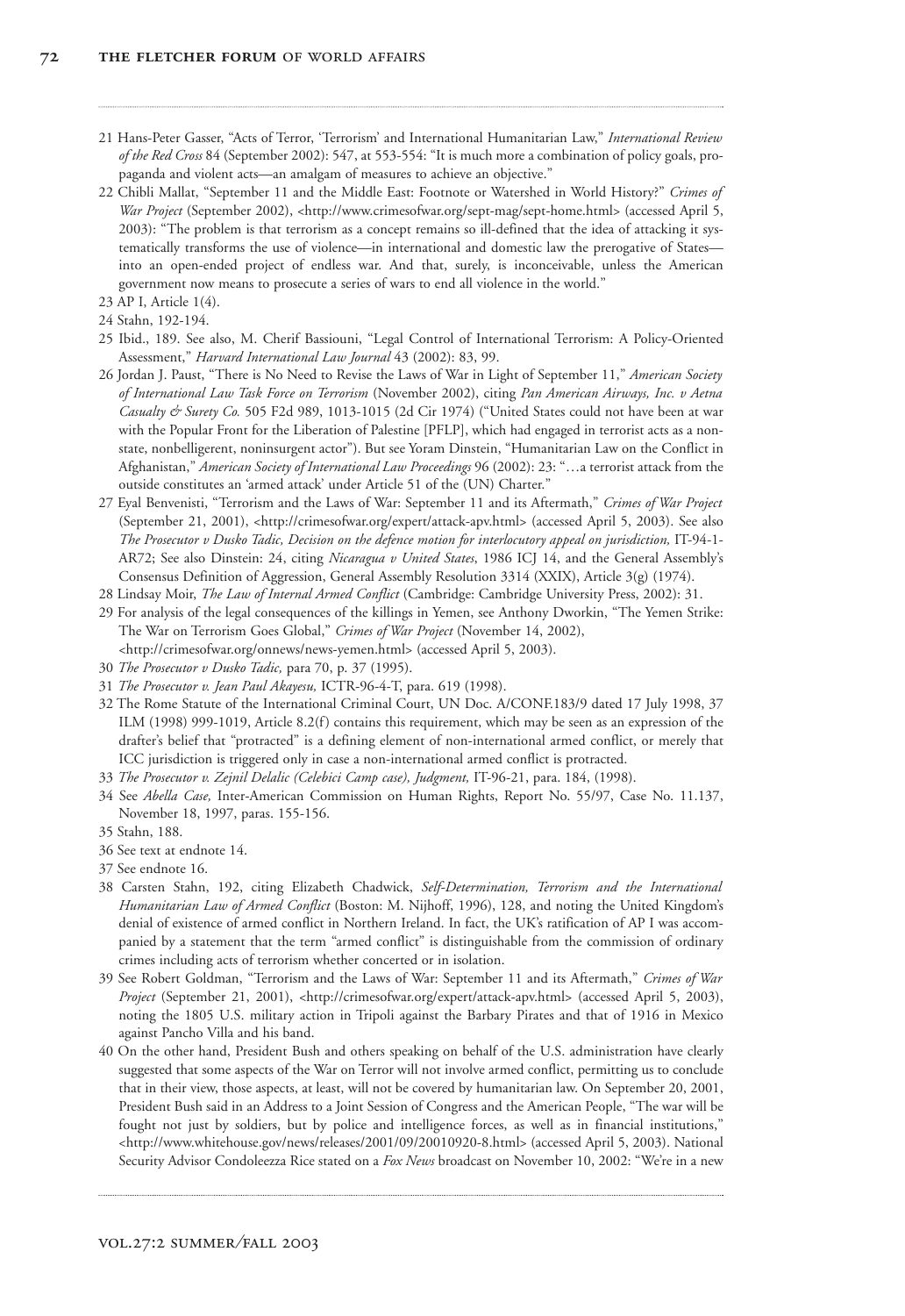kind of war, and we've made it very clear that this new kind of war be fought on different battlefields." See <http://www.foxnews.com/story/0,2933,69783,00.html> (accessed April 5, 2003).

- 41 See Sec. II.B.1. The exception to the "between States" requirement for international armed conflict is armed conflicts "in which peoples are fighting against colonial domination and alien occupation and against racist régimes in the exercise of their right to self-determination…" These are deemed international armed conflict by AP I, Art. 1.4.
- 42 Sweden's Foreign Minister, Anna Lindh, used the term "summary execution" and further stated: "Even terrorists must be treated according to international law. Otherwise, any country can start executing those whom they consider terrorists." Quoted in Walter Pincus, "Missile Strike Carried Out With Yemeni Cooperation; Official Says Operation Authorized Under Bush Finding," *Washington Times,* (November 6, 2002), A10.
- 43 See AP I, Article 51.3. The U.S. position on this point is difficult to discern. The Yemen attack notwithstanding, the U.S. State Department remains critical of Israeli targeted killings of Palestinian militants. Press briefing by State Department Spokesman Richard Boucher, November 5, 2002.
- 44 The criteria of GC III, Article 4, that the United States invokes to deny POW status to detainees it deems "unlawful combatants" would also appear to apply to the CIA. The CIA is not part of the armed forces of the United States. Only members of the armed forces of a party to the conflict (other than medical personnel and chaplains) are combatants, entitled to participate directly in hostilities. AP I, Article 43.2.
- 45 This view is probably correct as to al-Qaeda members detained in relation to the Afghan conflict. It is certainly correct as to others detained outside the context of armed conflict.
- 46 Section 1-6(b) Army Regulation 190-8, "Enemy Prisoners of War, Retained Personnel, Civilian Internees and Other Detainees, Headquarters Departments of the Army, the Navy, the Air Force, and the Marine Corps" (Washington D.C., October 1, 1997).
- 47 See GC IV, Art. 27, AP I, Art. 75 and CA 3. See also "Request by the Center for Constitutional Rights and the International Human Rights Law Group for Precautionary Measures under Article 25 of the Commission's Regulations on Behalf of Unnamed Persons Detained and Interrogated by the United States Government," filed with the Inter-American Commission on Human Rights, February 13, 2003.
- 48 ICCPR, Arts. 16 and 4.2.
- 49 J.S. Pictet, *Commentary of the Fourth Geneva Convention* (Geneva: International Committee of the Red Cross, 1952), 51: "[It is} a general principle which is embodied in all four Geneva Conventions of 1949 [that] [e]very person in enemy hands must have some status under international law: he is either a prisoner of war and, as such, covered by the Third Convention, a civilian covered by the Fourth Convention, or again, a member of the medical personnel of the armed forces who is covered by the First Convention. *There is no* intermediate status; nobody in enemy hands can be outside the law." Note, however, that nationals of the detaining authority and of neutral and co-belligerent states are not "protected persons." See GC IV, Art. 4. Nevertheless, even they must have some legal status. See ICCPR, Arts. 16 and 4.2.
- 50 GC III, Article 5.
- 51 GC IV, Arts. 42, 78.
- 52 GC IV, Arts. 64-68.
- 53 GC IV, Article 68.
- 54 AP I, Arts. 48-49.
- 55 AP I, Arts. 57-58.
- 56 Thus, we should not be surprised by these comments attributed to Osama bin Laden, "Letter to the American People," *The Observer* (November 24, 2002), <http://www.observer.co.uk/international/ story/0,6903,845724,00.html> (accessed April 5, 2003): "You may then dispute that all the above does not justify aggression against civilians, for crimes they did not commit and offenses in which they did not partake:…the American people are the ones who choose their government by way of their own free will;…(who) have the ability and choice to refuse the policies of their Government and even to change it if they want;…who pay the taxes which fund the planes that bomb us in Afghanistan, the tanks that strike and destroy our homes in Palestine, the armies which occupy our lands in the Arabian Gulf, and the fleets which ensure the blockade of Iraq. These tax dollars are given to Israel for it to continue to attack us and penetrate our lands. So the American people are the ones who fund the attacks against us, and they are the ones who oversee the expenditure of these monies in the way they wish, through their elected candidates."
- 57 See, e.g., Ruth Wedgwood, "Propositions on the Law of War after the Kosovo Campaign: *Jus Ad Bellum* and the Personal Factor in History," *U.S. Naval War College International Law Series* 78 (2003): 435. Asserting the "consanguinity of *jus ad bellum* and *jus in bello*," Prof. Wedgwood states: "[w]hether one's framework is utilitarian or pure principle, it is possible to admit that the merits of a war make a difference in our tolerance for